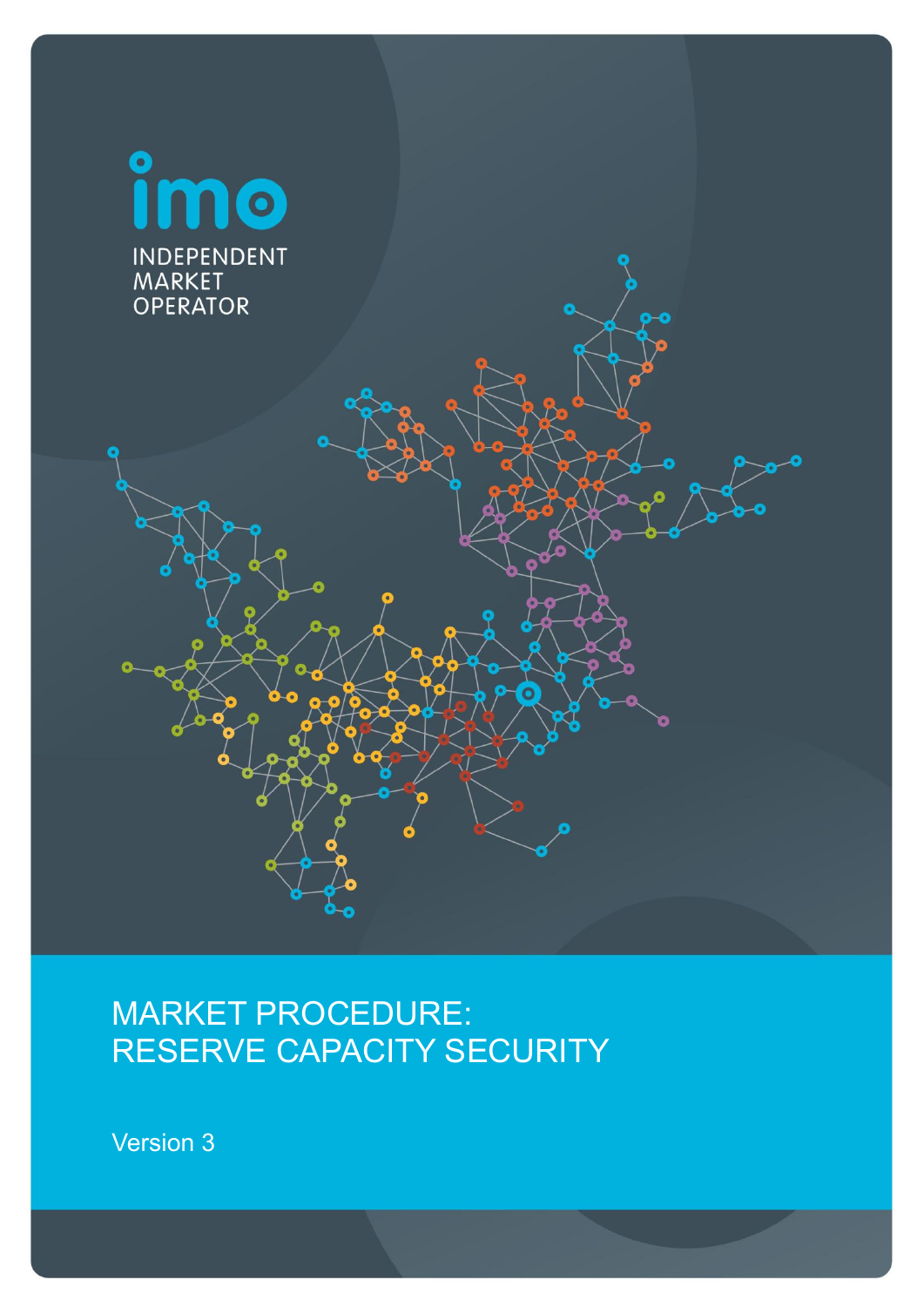



# ELECTRICITY INDUSTRY ACT 2004 ELECTRICITY INDUSTRY (WHOLESALE ELECTRICITY MARKET) REGULATIONS 2004 WHOLESALE ELECTRICITY MARKET RULES COMMENCEMENT:

This Market Procedure took effect from 8:00am (WST) on the same date as the Wholesale Electricity Market Rules.

# **VERSION HISTORY**

| <b>Version</b> | <b>Effective Date</b> | <b>Notes</b>                                                |
|----------------|-----------------------|-------------------------------------------------------------|
| 1              | 24 July 2009          | Market Procedure for Reserve Capacity Security              |
| 2              | 2 April 2012          | Amendments to Market Procedure resulting from<br>PC 2012 01 |
| 3              | <b>DD Month 2013</b>  | Amendments to Market Procedure resulting from<br>PC 2013 05 |

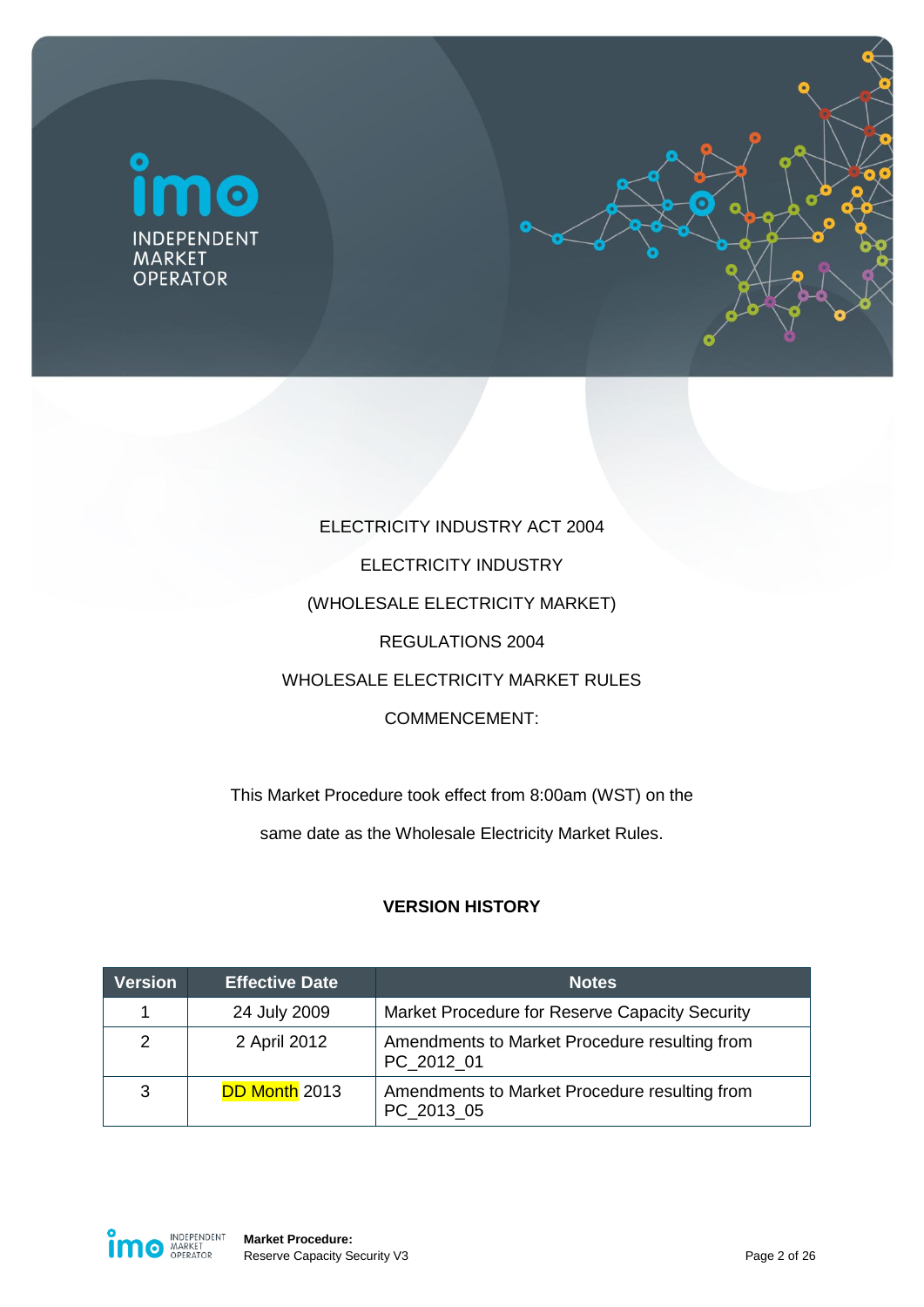#### **TABLE OF CONTENTS**

| 1            |     |                                                                                         |  |
|--------------|-----|-----------------------------------------------------------------------------------------|--|
|              | 1.1 |                                                                                         |  |
|              | 1.2 |                                                                                         |  |
|              | 1.3 |                                                                                         |  |
|              | 1.4 |                                                                                         |  |
|              | 1.5 |                                                                                         |  |
|              | 1.6 |                                                                                         |  |
|              | 1.7 |                                                                                         |  |
| $\mathbf{2}$ |     |                                                                                         |  |
|              | 2.1 | Conditions under which a Market Participant is Required to Provide Reserve Capacity     |  |
|              | 2.2 | Conditions under which a Market Participant is Not Required to Provide Reserve Capacity |  |
| 3            |     | THE IMO'S NOTIFICATION OF THE REQUIREMENT FOR RESERVE CAPACITY SECURITY 9               |  |
|              | 3.1 |                                                                                         |  |
|              | 3.2 |                                                                                         |  |
|              | 3.3 |                                                                                         |  |
| 4            |     | RECALCULATION OF THE AMOUNT OF RESERVE CAPACITY SECURITY TO BE                          |  |
|              | 4.1 | Timeline for the Recalculation of the Amount of Reserve Capacity Security               |  |
|              | 4.2 | The IMO's Process for Recalculation of the Amount of Reserve Capacity Security  12      |  |
| 5            |     |                                                                                         |  |
|              | 5.1 |                                                                                         |  |
|              | 5.2 |                                                                                         |  |
|              | 5.3 |                                                                                         |  |
|              | 5.4 |                                                                                         |  |
|              | 5.5 |                                                                                         |  |
|              | 5.6 | The IMO's Process of Reviewing Reserve Capacity Security Arrangements  17               |  |
|              | 5.7 | Further Steps by the IMO with respect to Reserve Capacity Security Arrangements 17      |  |
|              | 5.8 |                                                                                         |  |
| 6            |     |                                                                                         |  |
|              | 6.1 | Requirement to Maintain Reserve Capacity Security with the IMO  18                      |  |
| 7            |     |                                                                                         |  |
|              | 7.1 | A Market Participant's Notification of Replacing its Reserve Capacity Security when the |  |
|              | 7.2 | A Market Participant's Notification of Replacing a Reserve Capacity Security            |  |

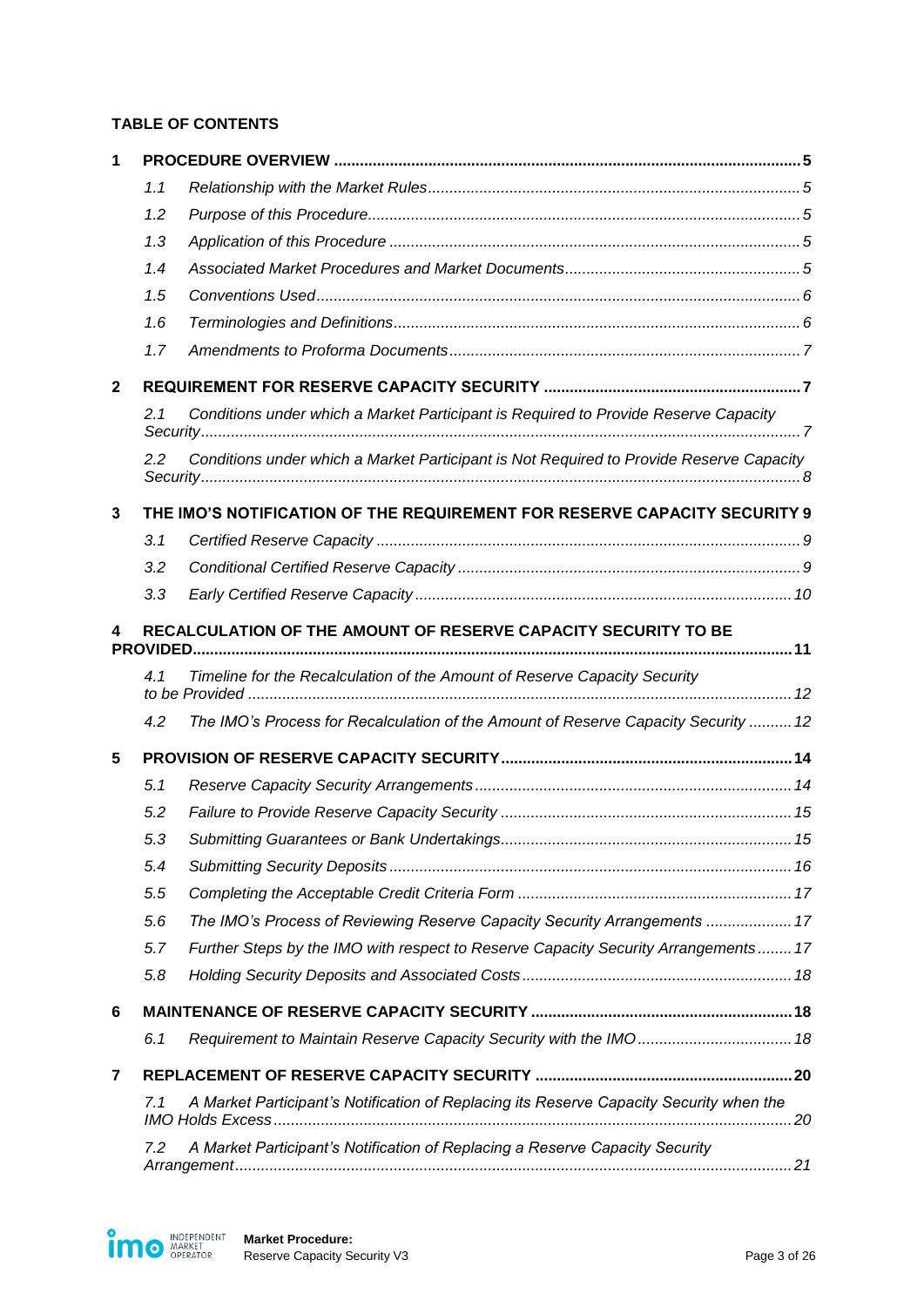|   | 7.3 |                                                                                      |  |
|---|-----|--------------------------------------------------------------------------------------|--|
| 8 |     |                                                                                      |  |
|   | 8.1 |                                                                                      |  |
|   | 8.2 | One Hundred Percent Test for Return of Reserve Capacity Security 23                  |  |
|   | 8.3 |                                                                                      |  |
|   | 8.4 |                                                                                      |  |
|   | 8.5 |                                                                                      |  |
|   | 8.6 | The IMO's Obligation to Return Reserve Capacity Security after Ninety Percent Test25 |  |
|   | 8.7 | The IMO's Obligation to Return Reserve Capacity Security after One Hundred           |  |
|   | 8.8 | The IMO's Process of Returning Reserve Capacity Security to                          |  |
| 9 |     |                                                                                      |  |
|   | 9.1 | Conditions in which the IMO May Draw Upon Reserve Capacity Security26                |  |
|   | 9.2 |                                                                                      |  |
|   |     | Table of Figures                                                                     |  |
|   |     | Figure 1: The Process for Recalculation of Reserve Capacity Security  11             |  |
|   |     |                                                                                      |  |
|   |     |                                                                                      |  |
|   |     | Figure 4: Return of Reserve Capacity Security after Meeting Tests  22                |  |

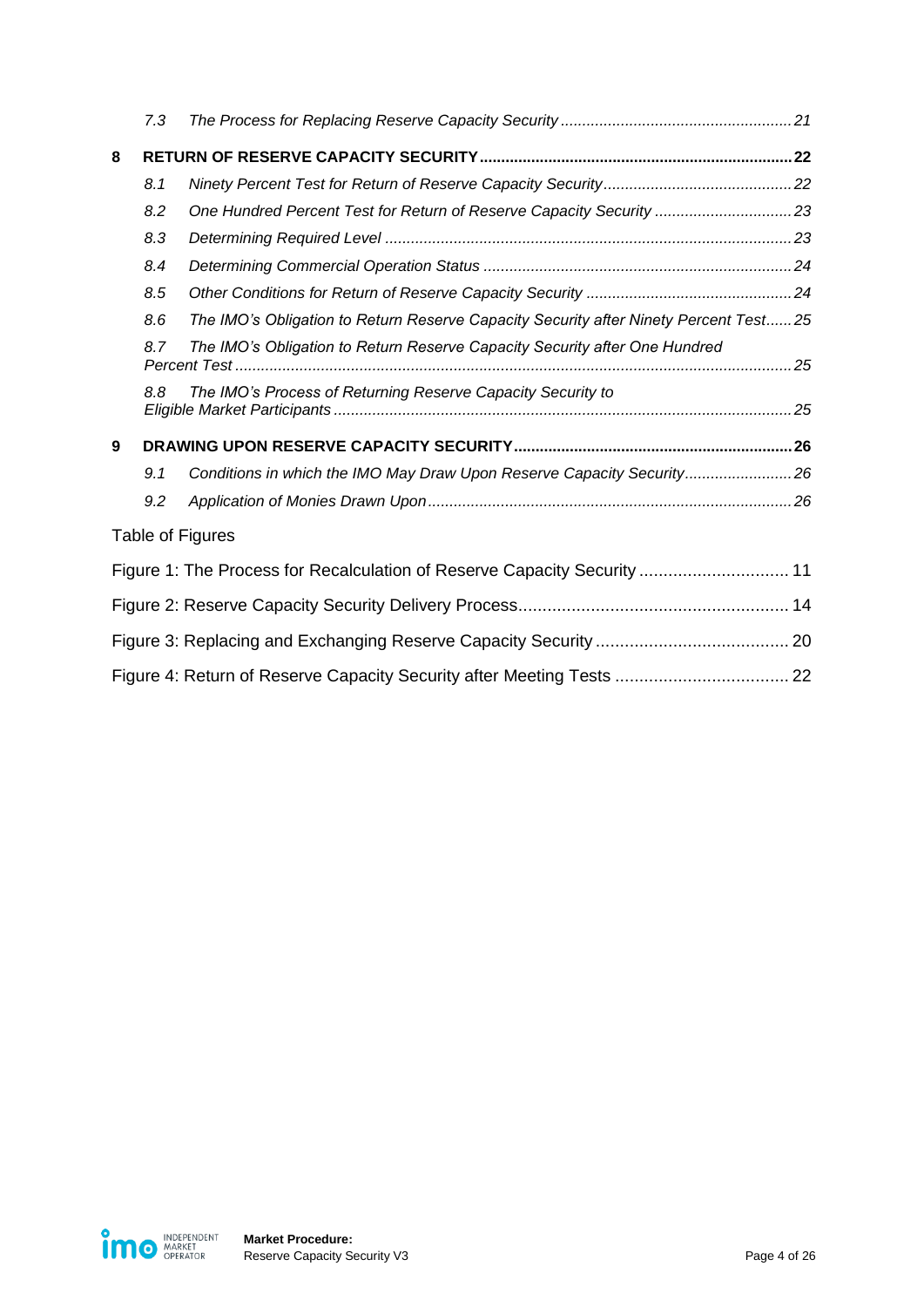# <span id="page-4-0"></span>**1 PROCEDURE OVERVIEW**

## <span id="page-4-1"></span>**1.1 Relationship with the Market Rules**

- 1.1.1 This Market Procedure: Reserve Capacity Security (Procedure) is made in accordance with clause 4.13.8 of the Wholesale Electricity Market (WEM) Rules (Market Rules).
- 1.1.2 Reference to particular Market Rules within the Procedure, which are in bold and square brackets **[Clause XX]** are current as of DD Month 2014. These references are included for convenience only and are not part of this Procedure.
- 1.1.3 The IMO may modify or extend a date or time set under section 4.1 of the Market Rules (except the dates and times set by clauses 4.1.18, 4.1.26, 4.1.29 and 4.1.30) in accordance with the requirements outlined in clause 4.1.32 of the Market Rules.

## <span id="page-4-2"></span>**1.2 Purpose of this Procedure**

- 1.2.1 This Procedure outlines the processes for dealing with:
	- (a) determining the initial and ongoing requirement for and the value of Reserve Capacity Security for a Facility;
	- (b) assessing persons against the Acceptable Credit Criteria;
	- (c) Reserve Capacity Security arrangements, including:
		- i. the form of acceptable guarantees and bank undertakings;
		- ii. where and how the IMO will hold cash deposits and how the costs and fees for holding cash deposits will be met; and
		- iii. the application of monies drawn upon from Reserve Capacity Security in respect to amounts payable by the relevant Market Participant to the IMO under clause 4.13.11A of the Market Rules; and
	- (d) other matters relating to clause 4.13 of the Market Rules.

### <span id="page-4-3"></span>**1.3 Application of this Procedure**

1.3.1 In this Procedure, where obligations are conferred on a Rule Participant, that Rule Participant must comply with the relevant obligations in accordance with clauses 2.9.6, 2.9.7 and 2.9.8 of the Market Rules, as applicable.

### <span id="page-4-4"></span>**1.4 Associated Market Procedures and Market Documents**

- 1.4.1 The following Market Procedures are associated with this Procedure:
	- (a) Certification of Reserve Capacity;
	- (b) Declaration of Bilateral Trades and the Reserve Capacity Auction;
	- (c) Reserve Capacity Testing;
	- (d) Reserve Capacity Performance Monitoring; and
	- (e) Prudential Requirements.
- <span id="page-4-5"></span>1.4.2 The following market documents, available on the Market Web Site, are associated with this Procedure:
	- (a) Proforma deeds for:
		- i. bank undertaking for Reserve Capacity Security;
		- ii. guarantee for Reserve Capacity Security;
		- iii. Security Deposit for Reserve Capacity Security; and

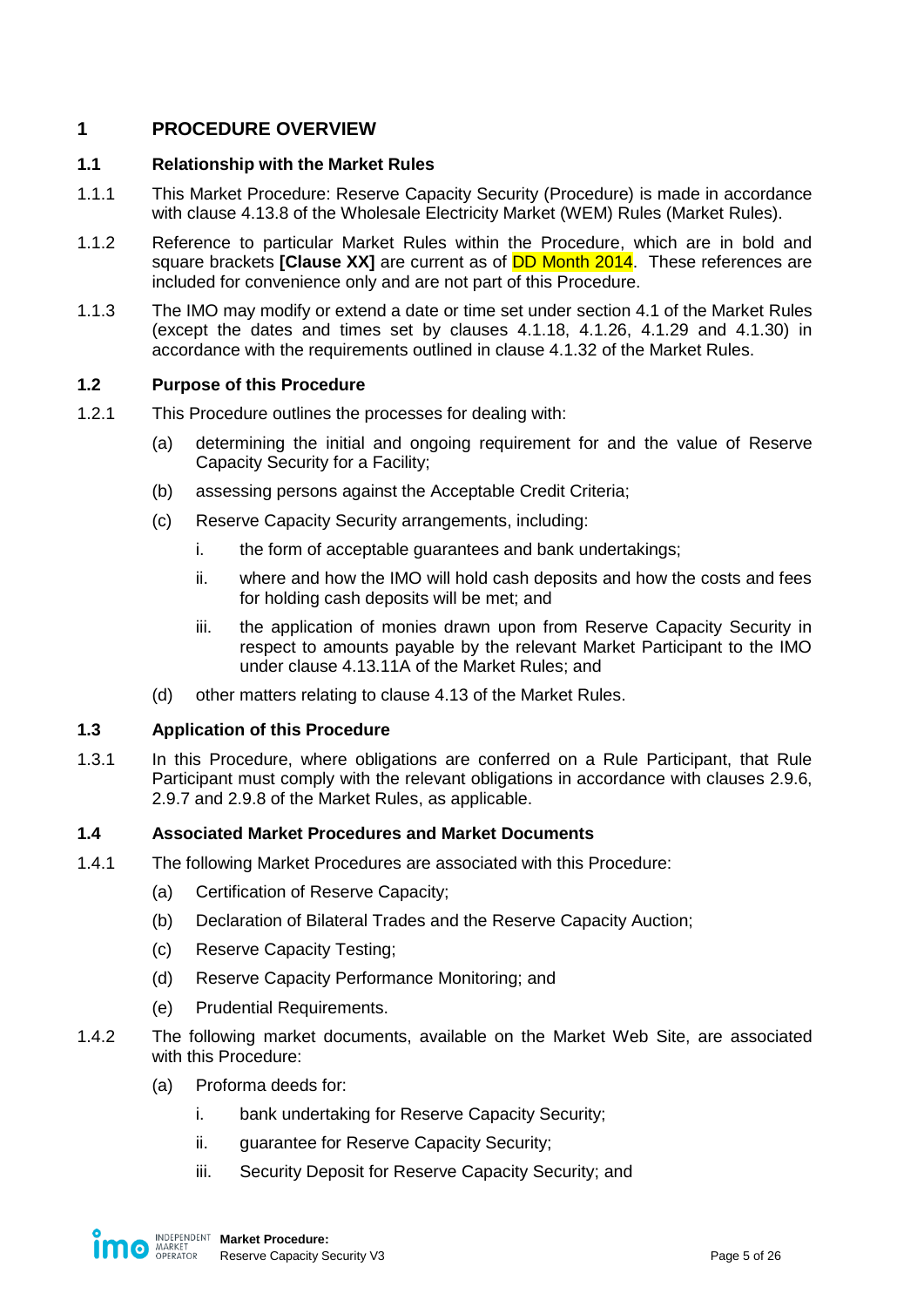- iv. Security Deposit for Reserve Capacity Security (provided by third party);
- (b) change of contact details form;
- (c) contact details of guarantee/bank undertakings form;
- (d) Security Deposit instructions;
- (e) Acceptable Credit Criteria form;
- (f) list of entities meeting the Acceptable Credit Criteria; and
- (e) progress report required under clause 4.27.10 of the Market Rules.

## <span id="page-5-0"></span>**1.5 Conventions Used**

- 1.5.1 In this Procedure the conventions specified in clauses 1.3 to 1.5 of the Market Rules apply.
- 1.5.2 The appendices, if any, contained within this Procedure form part of the Procedure and are legally enforceable.

### <span id="page-5-1"></span>**1.6 Terminologies and Definitions**

1.6.1 A word or phrase defined in the Electricity Industry Act (the Act), the Electricity Industry (Wholesale Electricity Market) Regulations (Regulations) or the Market Rules has the same meaning when used in this Procedure. In addition, the following defined terms have the meanings detailed below.

| <b>Term</b>                              | <b>Definition</b>                                                                                                                                                                                                                                 |  |
|------------------------------------------|---------------------------------------------------------------------------------------------------------------------------------------------------------------------------------------------------------------------------------------------------|--|
| <b>Compliance Date</b>                   | The date by which the Market Participant must comply with<br>its obligations under clause 4.13.11 of the Market Rules,<br>being 30 November of Year 4 of the relevant Reserve<br>Capacity Cycle.                                                  |  |
| <b>Commercial</b><br><b>Operation</b>    | The status determined by the IMO for a Facility under<br>clause 4.13.10B of the Market Rules that a Facility is<br>operating in the WEM.                                                                                                          |  |
| <b>Due Date</b>                          | The date specified by the IMO in respect of a step in this<br>Procedure.                                                                                                                                                                          |  |
| <b>Ninety Percent Test</b>               | A set of conditions that a Market Participant must meet to be<br>eligible for the return of its Reserve Capacity Security, as<br>defined in step 8.1 of this Procedure.                                                                           |  |
| <b>NMI</b>                               | Means the unique identifier assigned to a connection point,<br>as defined in section 1.3 of the Electricity Industry (Metering)<br>Code 2012.                                                                                                     |  |
| <b>Nominated Exchange</b><br><b>Date</b> | The date agreed upon by a Market Participant and the IMO<br>on which the IMO will return any excess Reserve Capacity<br>Security in exchange for a duly effective replacement<br>Reserve Capacity Security provided by the<br>Market Participant. |  |
| <b>One Hundred Percent</b><br>Test       | A set of conditions that a Market Participant must meet to be<br>eligible for the return of its Reserve Capacity Security, as<br>defined in step 8.2 of this Procedure.                                                                           |  |

#### **Table 1 – Defined Terms**

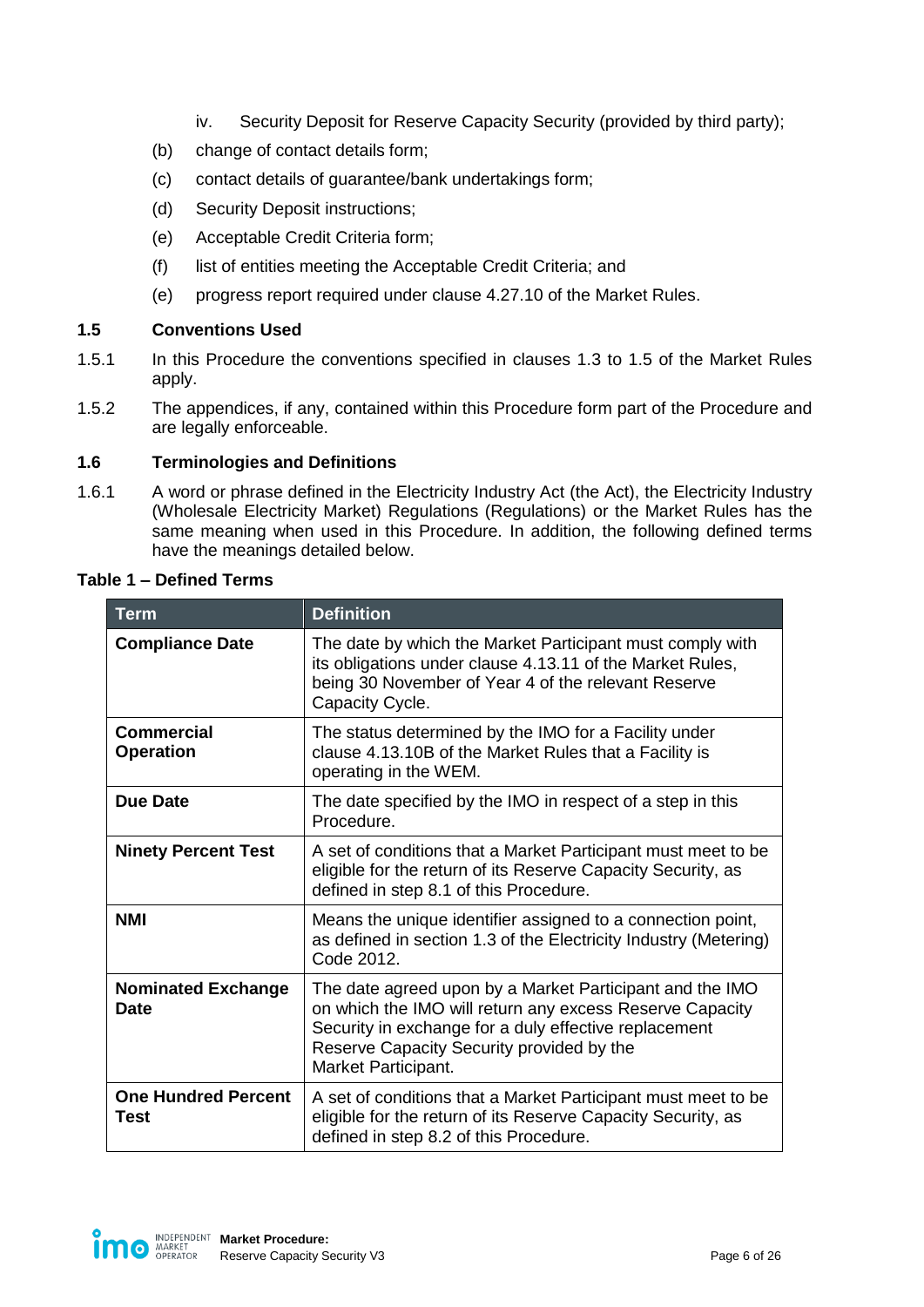| <b>Term</b>                                         | <b>Definition</b>                                                                                                                                                                                                        |
|-----------------------------------------------------|--------------------------------------------------------------------------------------------------------------------------------------------------------------------------------------------------------------------------|
| <b>Reserve Capacity</b><br><b>Security Due Date</b> | The date and time specified in clause 4.1.13 of the Market<br>Rules for Certified Reserve Capacity and clause 4.28C.8 for<br>Early Certified Reserve Capacity and reproduced in Table 2<br>of this Procedure.            |
| <b>Temperature</b><br><b>Dependence Curve</b>       | The information provided by a Market Participant under<br>clause 4.10.1(e)(i) of the Market Rules, as detailed in the<br>manufacturer's technical specifications or as determined by<br>an independent engineering firm. |
| <b>Treasury Corporation</b>                         | A central borrowing authority of an Australian State or<br>Territory, which authority has been established by an Act of<br>Parliament of that State or Territory.                                                        |

### <span id="page-6-0"></span>**1.7 Amendments to Proforma Documents**

- 1.7.1 The IMO may, in its absolute discretion, amend and publish on the Market Web Site any market documents listed in step [1.4.2](#page-4-5) of this Procedure.
- 1.7.2 A Market Participant wishing to use any market document listed in step [1.4.2](#page-4-5) of this Procedure must ensure that it downloads the current version from the Market Web Site.
- 1.7.3 If the IMO amends and publishes a market document prior to a Market Participant's provision of Reserve Capacity Security under this Procedure, the IMO must apply the amended and published version of that market document to assess compliance of the Reserve Capacity Security.

# <span id="page-6-1"></span>**2 REQUIREMENT FOR RESERVE CAPACITY SECURITY**

#### <span id="page-6-2"></span>**2.1 Conditions under which a Market Participant is Required to Provide Reserve Capacity Security**

- <span id="page-6-4"></span>2.1.1 Where the IMO assigns Certified Reserve Capacity to a Facility in a Reserve Capacity Cycle, the relevant Market Participant for that Facility must provide Reserve Capacity Security if any of the following apply:
	- (a) the Facility is yet to enter service;
	- (b) subject to step [2.1.2](#page-6-3) of this Procedure, the Facility is an existing Facility that has undergone significant maintenance or has been upgraded **[Clause 4.13.1]**; or
	- (c) the IMO cancelled the Capacity Credits assigned to the Facility for the previous Reserve Capacity Cycle in accordance with clause 4.20.14 of the Market Rules **[Clause 4.13.1B(b)]**.
- <span id="page-6-3"></span>2.1.2 For the purpose of step [2.1.1\(b\)](#page-6-4) of this Procedure, where the Facility is an existing Facility that has undergone significant maintenance or has been upgraded, the requirement to provide Reserve Capacity Security applies only to the part of the Facility that was significantly maintained or upgraded **[Clause 4.13.1A]**.
- 2.1.3 For the purpose of clause 4.13.1 of the Market Rules and step [2.1.2](#page-6-3) of this Procedure, the IMO will deem a Facility to be undergoing 'significant maintenance' if, in the IMO's opinion, the scope and duration of works represent a risk for the late or failed return to service of the Facility, similar to that for a new Facility.
- 2.1.4 For the purpose of clause 4.13.1 of the Market Rules and step [2.1.2](#page-6-3) of this Procedure, the IMO will deem a Facility to be undergoing an 'upgrade' if it has been assigned a higher level of Certified Reserve Capacity than during the previous Reserve Capacity Cycle as a direct result of works to be undertaken or already undertaken on the Facility,

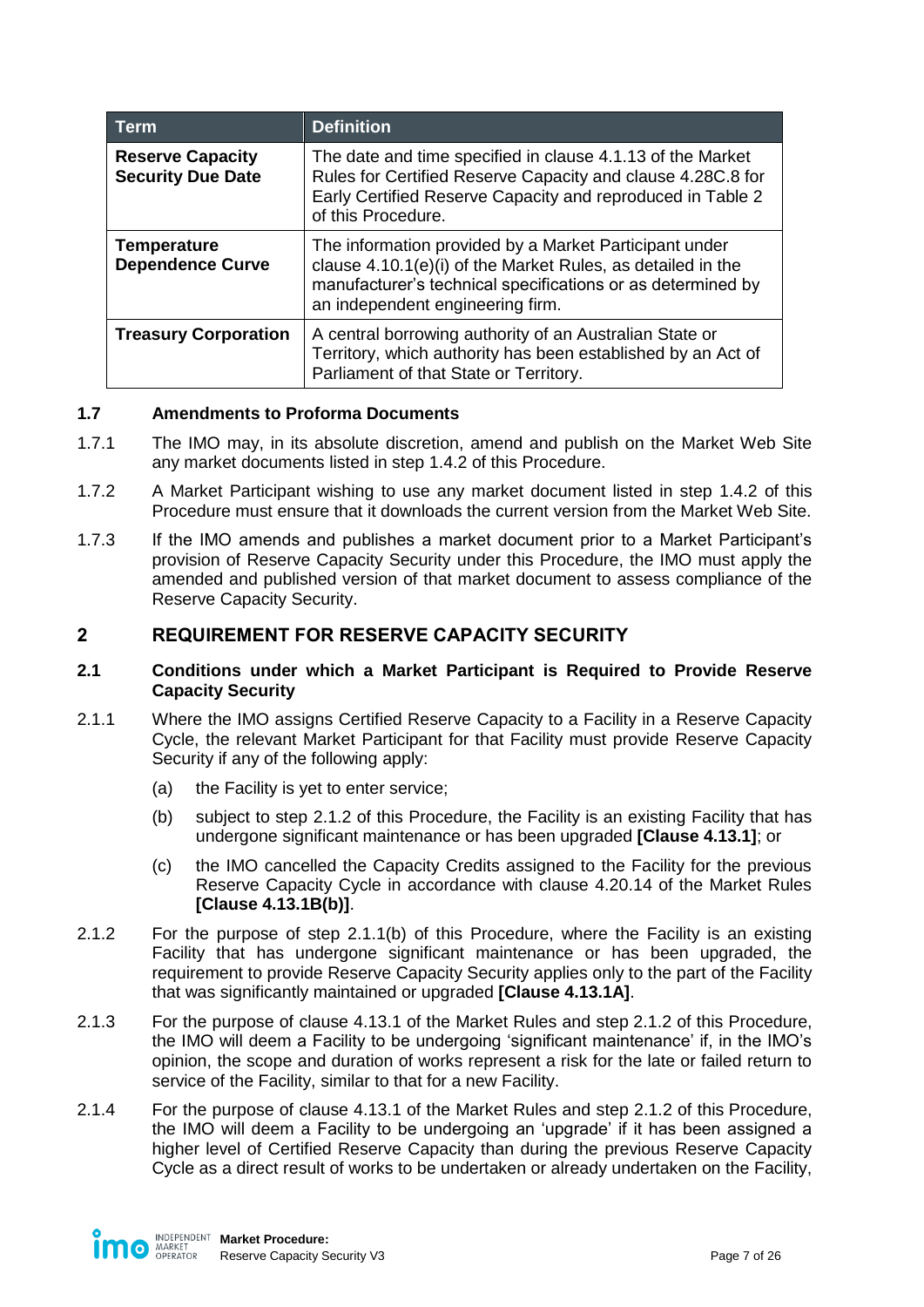where the higher level of Certified Reserve Capacity has not been demonstrated by the Facility in the current Capacity Year.

### <span id="page-7-0"></span>**2.2 Conditions under which a Market Participant is Not Required to Provide Reserve Capacity Security**

- 2.2.1 Where a Market Participant has provided Reserve Capacity Security for the same Facility in a previous Reserve Capacity Cycle and the following conditions are met:
	- (a) the Facility has not undergone significant maintenance or upgrade; and
	- (b) the IMO has not cancelled the Facility's Capacity Credits in the previous Reserve Capacity Cycle,

 then the Market Participant is not required to provide Reserve Capacity Security for that Facility **[Clause 4.13.1B]**.

### **Table 2 – Summary of the Requirement for Reserve Capacity Security**

| Scenarios under which<br><b>Market Participant is</b><br>required to provide<br><b>Reserve Capacity Security</b>                                                                             | The amount of Reserve<br>Capacity Security to be<br>provided                                                                 | <b>Reserve Capacity</b><br><b>Security Due Date</b>                                                                                                                                                     | How to provide<br>Reserve<br><b>Capacity Security</b> |
|----------------------------------------------------------------------------------------------------------------------------------------------------------------------------------------------|------------------------------------------------------------------------------------------------------------------------------|---------------------------------------------------------------------------------------------------------------------------------------------------------------------------------------------------------|-------------------------------------------------------|
| The Facility was assigned<br><b>Certified Reserve Capacity</b><br>under clause 4.11 of the<br>Market Rules and the<br>conditions under step 2.1 of<br>this Procedure are met                 | As calculated under<br>clause $4.13.2(a)$ of the<br><b>Market Rules</b>                                                      | As specified in<br>clause $4.1.13(b)$ of the<br>Market Rules and<br>step $3.1.1(c)$ of this<br>Procedure                                                                                                |                                                       |
| The Facility was assigned<br><b>Conditional Certified</b><br>Reserve Capacity under<br>clause 4.9.5 of the Market<br>Rules and the conditions<br>under step 2.1 of this<br>Procedure are met | As calculated under<br>clause 4.13.2(a) followed<br>by confirmation under<br>clause $4.9.5(c)$ of the<br><b>Market Rules</b> | As specified in clause<br>4.1.13(b) of the Market<br>Rules and step 3.2.1(c)<br>of this Procedure                                                                                                       | As outlined in<br>section 5 of this<br>Procedure      |
| The Facility was assigned<br><b>Early Certified Reserve</b><br>Capacity under clause<br>4.28C of the Market Rules<br>and the conditions under<br>step 2.1 of this Procedure<br>are met       | As calculated under<br>clause 4.28C.9 of the<br><b>Market Rules</b>                                                          | In accordance with<br>clause 4.28C.8 of the<br>Market Rules, 30<br>Business Days from the<br>date the Market<br>Participant receives the<br>IMO's notification under<br>step 3.3.1 of this<br>Procedure |                                                       |

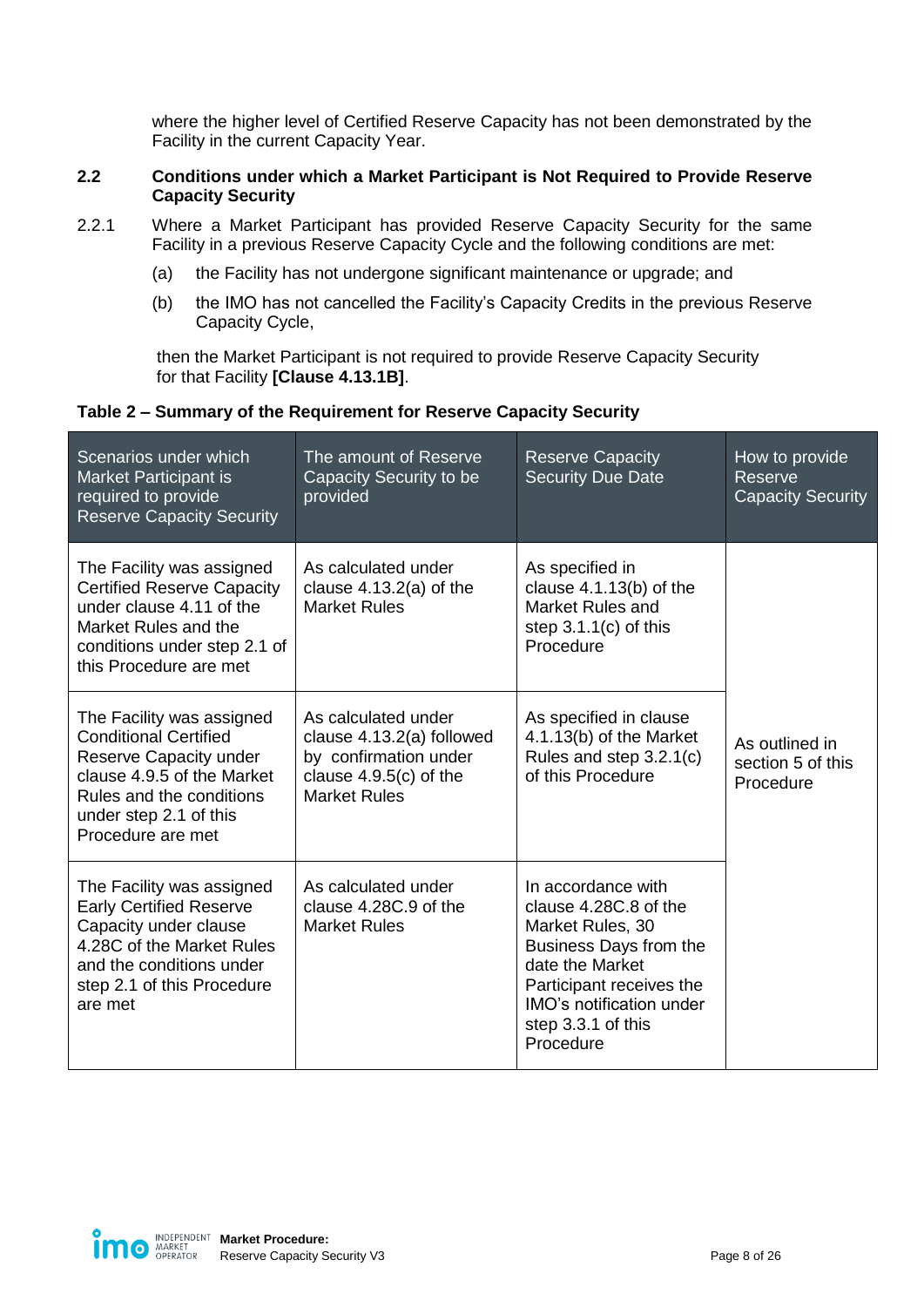# <span id="page-8-0"></span>**3 THE IMO'S NOTIFICATION OF THE REQUIREMENT FOR RESERVE CAPACITY SECURITY**

## <span id="page-8-1"></span>**3.1 Certified Reserve Capacity**

- <span id="page-8-5"></span><span id="page-8-3"></span>3.1.1 Where the IMO assigns Certified Reserve Capacity to a Facility under clause 4.11 of the Market Rules for a Reserve Capacity Cycle, the IMO must notify the relevant Market Participant in writing by 5:00 PM on the last Business Day on or before 19 August of Year 1 of the Reserve Capacity Cycle **[Clause 4.1.12(b)]**, of:
	- (a) whether any Reserve Capacity Security is required as a condition of the Market Participant holding the Certified Reserve Capacity, as determined under section [2](#page-6-1) of this Procedure;
	- (b) the amount of Reserve Capacity Security calculated in accordance with clause 4.13.2(a) of the Market Rules, if applicable **[Clause 4.9.9(c)]**; and
	- (c) the Reserve Capacity Security Due Date by which the Market Participant must provide duly effective Reserve Capacity Security. The Reserve Capacity Due Date is no later than 5:00 PM of the last Business Day which falls on or before **[Clause 4.1.13(b)]**:
		- i. 2 September of Year 1 of the relevant Reserve Capacity Cycle, if any of the Facility's Certified Reserve Capacity is to be traded bilaterally in accordance with clause 4.14.1(c) of the Market Rules or if the Facility is subject to a Network Control Service Contract; or
		- ii. 14 September of Year 1 of the relevant Reserve Capacity Cycle, if any of the Facility's Certified Reserve Capacity is specified to be offered into the Reserve Capacity Auction in accordance with clause 4.14.1(a) of the Market Rules and where none of the Facility's Certified Reserve Capacity is specified to be traded bilaterally in accordance with clause 4.14.1(c) of the Market Rules.

### <span id="page-8-2"></span>**3.2 Conditional Certified Reserve Capacity**

- <span id="page-8-6"></span><span id="page-8-4"></span>3.2.1 Where the IMO assigns Conditional Certified Reserve Capacity to a Facility under clause 4.9.5 of the Market Rules for a future Reserve Capacity Cycle, the IMO must notify the relevant Market Participant in writing within 90 days of receiving the application **[Clause 4.9.8(b)]**, of:
	- (a) whether any Reserve Capacity Security is required as a condition of the Market Participant holding the Conditional Certified Reserve Capacity, as determined under section [2](#page-6-1) of this Procedure;
	- (b) the amount of Reserve Capacity Security determined in accordance with clause 4.13.2(a) and confirmed in accordance with clause 4.9.5(c) of the Market Rules, if applicable **[Clause 4.9.9(c)]**; and
	- (c) the Reserve Capacity Security Due Date by which the Market Participant must provide duly effective Reserve Capacity Security. The Reserve Capacity Due Date is no later than 5:00 PM of the last Business Day which falls on or before **[Clause 4.1.13(b)]**:
		- i. 2 September of Year 1 of the relevant Reserve Capacity Cycle, if any of the Facility's Certified Reserve Capacity is to be traded bilaterally in accordance with clause 4.14.1(c) of the Market Rules or if the Facility is subject to a Network Control Service Contract; or
		- ii. 14 September of Year 1 of the relevant Reserve Capacity Cycle, if any of the Facility's Certified Reserve Capacity is specified to be offered into the

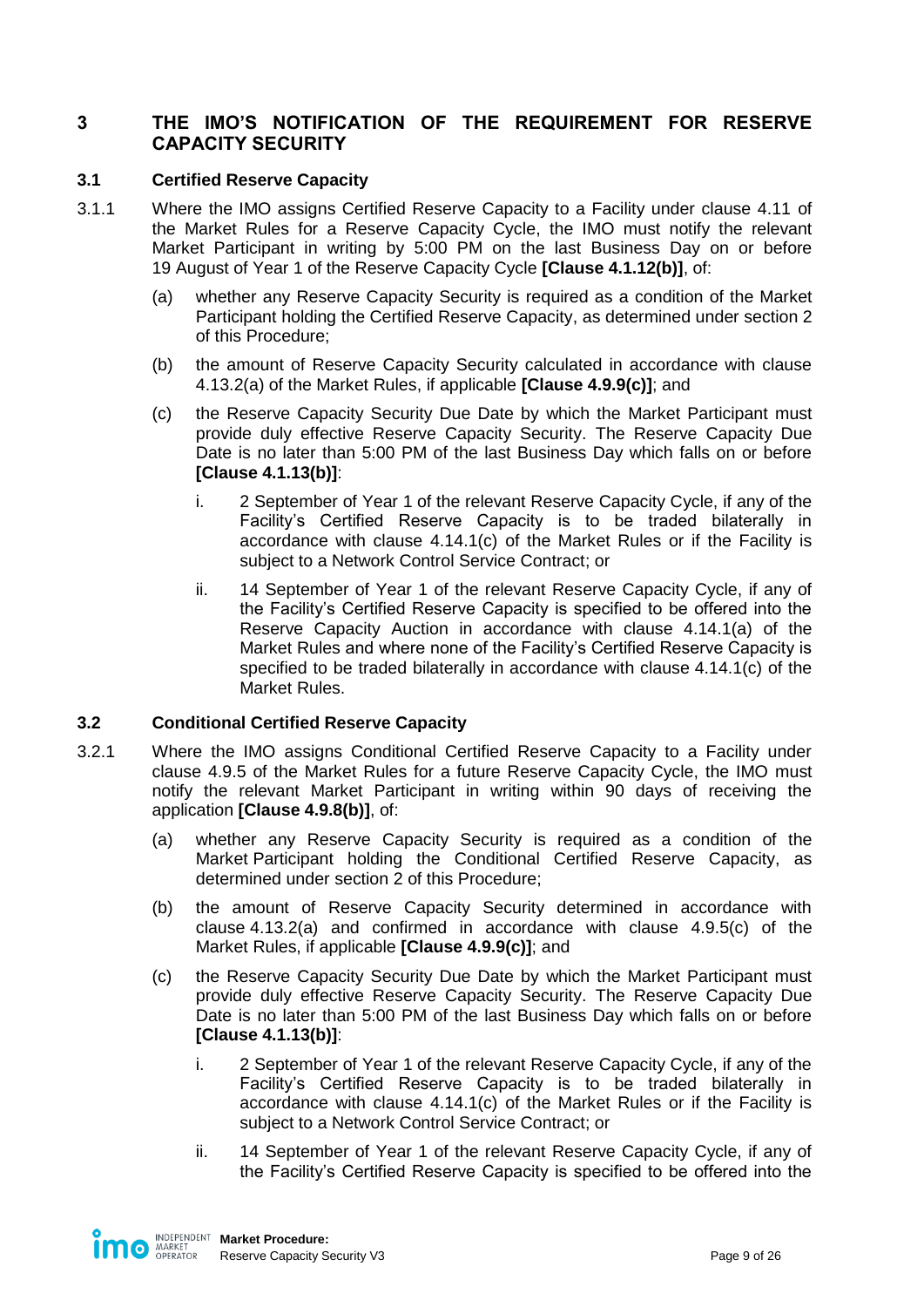Reserve Capacity Auction in accordance with clause 4.14.1(a) of the Market Rules and where none of the Facility's Certified Reserve Capacity is specified to be traded bilaterally in accordance with clause 4.14.1(c) of the Market Rules.

## <span id="page-9-0"></span>**3.3 Early Certified Reserve Capacity**

- <span id="page-9-1"></span>3.3.1 Where the IMO assigns Early Certified Reserve Capacity to a Facility under clause 4.28C of the Market Rules for a future Reserve Capacity Cycle, the IMO must notify the relevant Market Participant in writing within 90 days of receiving the application **[Clause 4.28C.7]**, of:
	- (a) whether any Reserve Capacity Security is required as a condition of the Market Participant holding the Early Certified Reserve Capacity, as determined under section [2](#page-6-1) of this Procedure;
	- (b) the amount of Reserve Capacity Security determined in accordance with clause 4.28C.9 of the Market Rules, if applicable; and
	- (c) the Reserve Capacity Security Due Date by which the Market Participant must provide duly effective Reserve Capacity Security. The Reserve Capacity Security Due Date is 30 Business Days from the date the Market Participant receives the IMO's notification under this step [3.3.1](#page-9-1) **[Clause 4.28C.8]**.

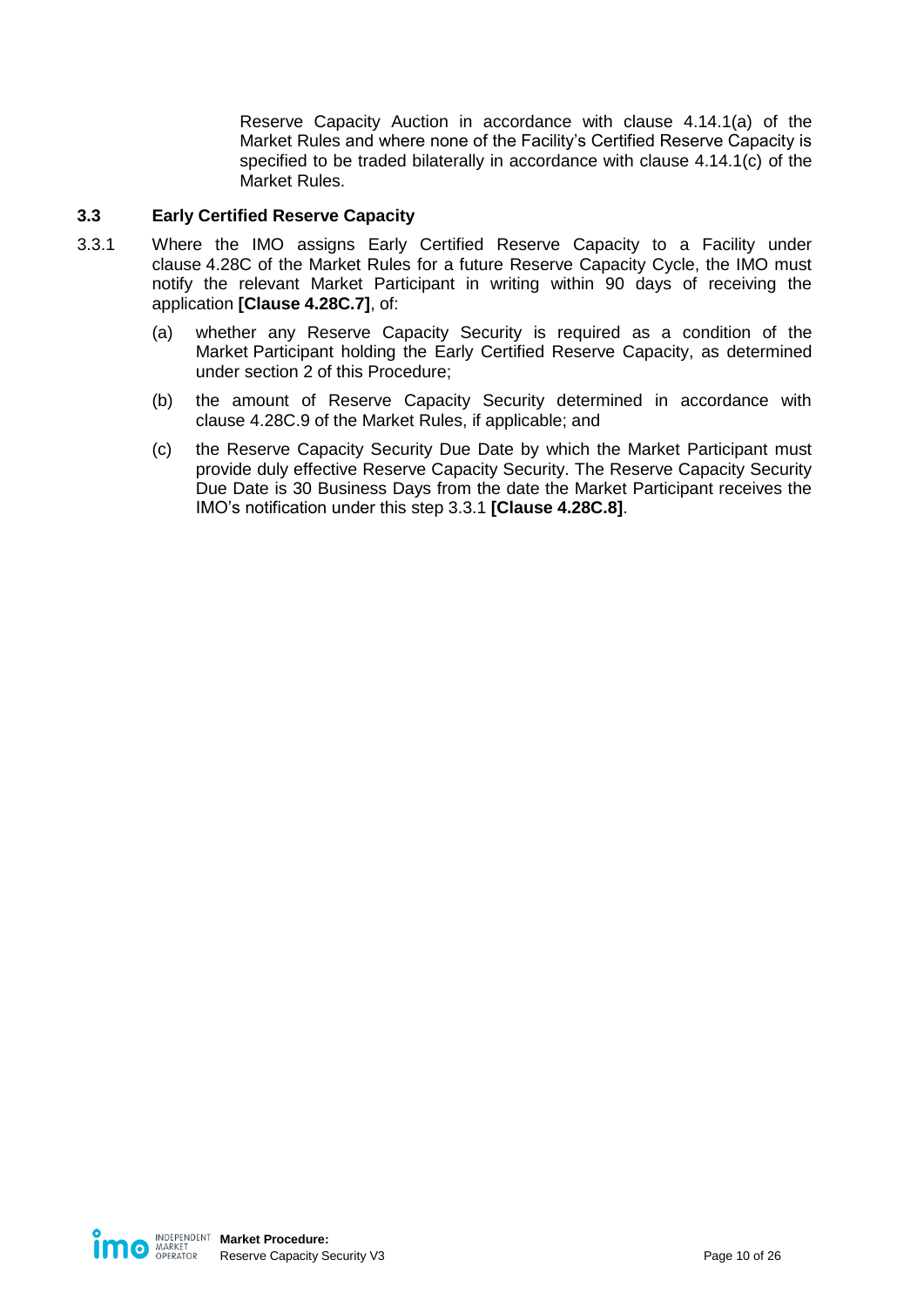# <span id="page-10-0"></span>**4 RECALCULATION OF THE AMOUNT OF RESERVE CAPACITY SECURITY TO BE PROVIDED**

#### **Figure 1: The Process for Recalculation of Reserve Capacity Security**

<span id="page-10-1"></span>

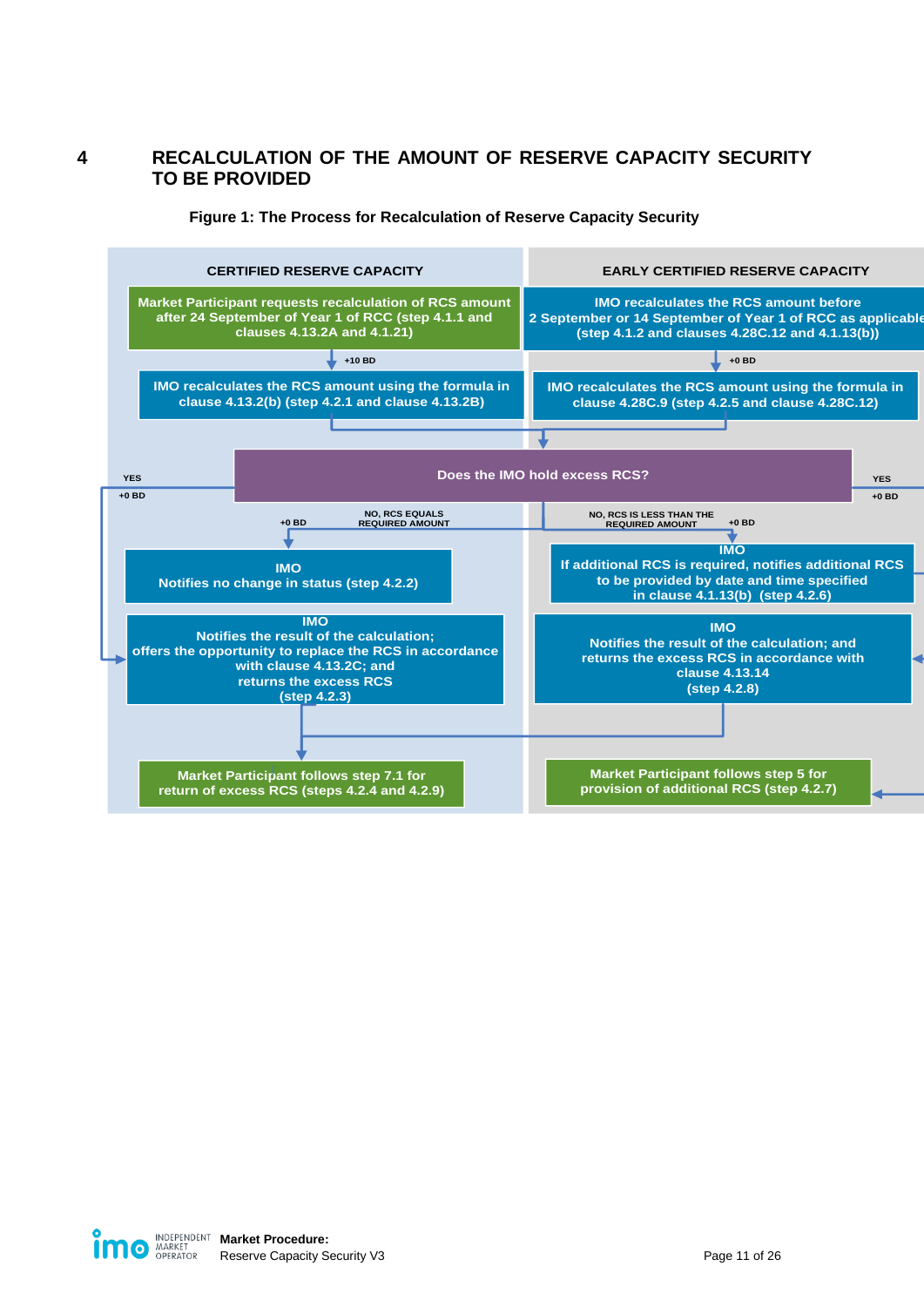#### <span id="page-11-0"></span>**4.1 Timeline for the Recalculation of the Amount of Reserve Capacity Security to be Provided**

- <span id="page-11-2"></span>4.1.1  $\blacksquare$  A Market Participant may apply to the IMO for the recalculation<sup>1</sup> of the amount of Reserve Capacity Security required to be held by the IMO for a Facility **[Clause 4.13.2A]** after 5:00 PM on the last Business Day falling on or before 24 September of Year 1 of the Reserve Capacity Cycle **[Clause 4.1.21]**.
- <span id="page-11-6"></span>4.1.2 Where a Market Participant applied for Early Certified Reserve Capacity, the IMO must recalculate the amount of Reserve Capacity Security to be provided for its Facility **[Clause 4.28C.12]** before 5:00 PM on the last Business Day falling on or before:
	- (a) 2 September of Year 1 of the Reserve Capacity Cycle in which the Facility will enter service (as advised under clause 4.10.1(b) of the Market Rules), if any of the Facility's Early Certified Reserve Capacity is specified to be traded bilaterally in accordance with clause 4.14.1(c) or if the Facility is subject to a Network Control Service Contract; or
	- (b) 14 September of Year 1 of the Reserve Capacity Cycle in which the Facility will enter service (as advised under clause 4.10.1(b) of the Market Rules), if any of the Facility's Early Certified Reserve Capacity is specified to be offered into the Reserve Capacity Auction in accordance with clause 4.14.1(a) and none of its Early Certified Reserve Capacity will be traded bilaterally **[Clause 4.1.13(b)]**.

## <span id="page-11-1"></span>**4.2 The IMO's Process for Recalculation of the Amount of Reserve Capacity Security**

- <span id="page-11-3"></span>4.2.1 Within 10 Business Days of receiving a request from a Market Participant under step [4.1.1](#page-11-2) of this Procedure, the IMO must recalculate the amount of the Reserve Capacity Security required to be held for a Facility using the formula in clause 4.13.2(b) of the Market Rules **[Clause 4.13.2B]**.
- 4.2.2 If the recalculated amount under step [4.2.1](#page-11-3) of this Procedure is the same as the original amount of Reserve Capacity Security determined using the formula in clause 4.13.2(a) of the Market Rules, then the IMO must notify the Market Participant in writing of no change in status within 10 Business Days of receiving the request under step [4.1.1](#page-11-2) of this Procedure.
- <span id="page-11-5"></span><span id="page-11-4"></span>4.2.3 If the recalculated amount under step [4.2.1](#page-11-3) of this Procedure is less than the original amount of Reserve Capacity Security determined using the formula in clause 4.13.2(a) of the Market Rules, then the IMO must, within 10 Business Days of receiving the request under step [4.1.1](#page-11-2) of this Procedure:
	- (a) notify the Market Participant in writing of the result of the calculation **[Clause 4.13.2B(a)]**;
	- (b) offer the Market Participant in writing the opportunity to replace the Reserve Capacity Security arrangement in accordance with clause 4.13.2C of the Market Rules and step [7.1](#page-19-1) of this Procedure **[Clause 4.13.2B(b)]**; and
	- (c) return the excess Reserve Capacity Security if the Market Participant provides a replacement Reserve Capacity Security arrangement under step [4.2.3\(b\)](#page-11-4) of this Procedure **[Clause 4.13.2B(c)]**.
- <span id="page-11-7"></span>4.2.4 Where a Market Participant receives the IMO's notification under step [4.2.3](#page-11-5) of this Procedure that excess Reserve Capacity Security is held by the IMO and elects to

 $1$  For example, in situations where the number of Capacity Credits is less than the quantity of Certified Reserve Capacity.



 $\overline{a}$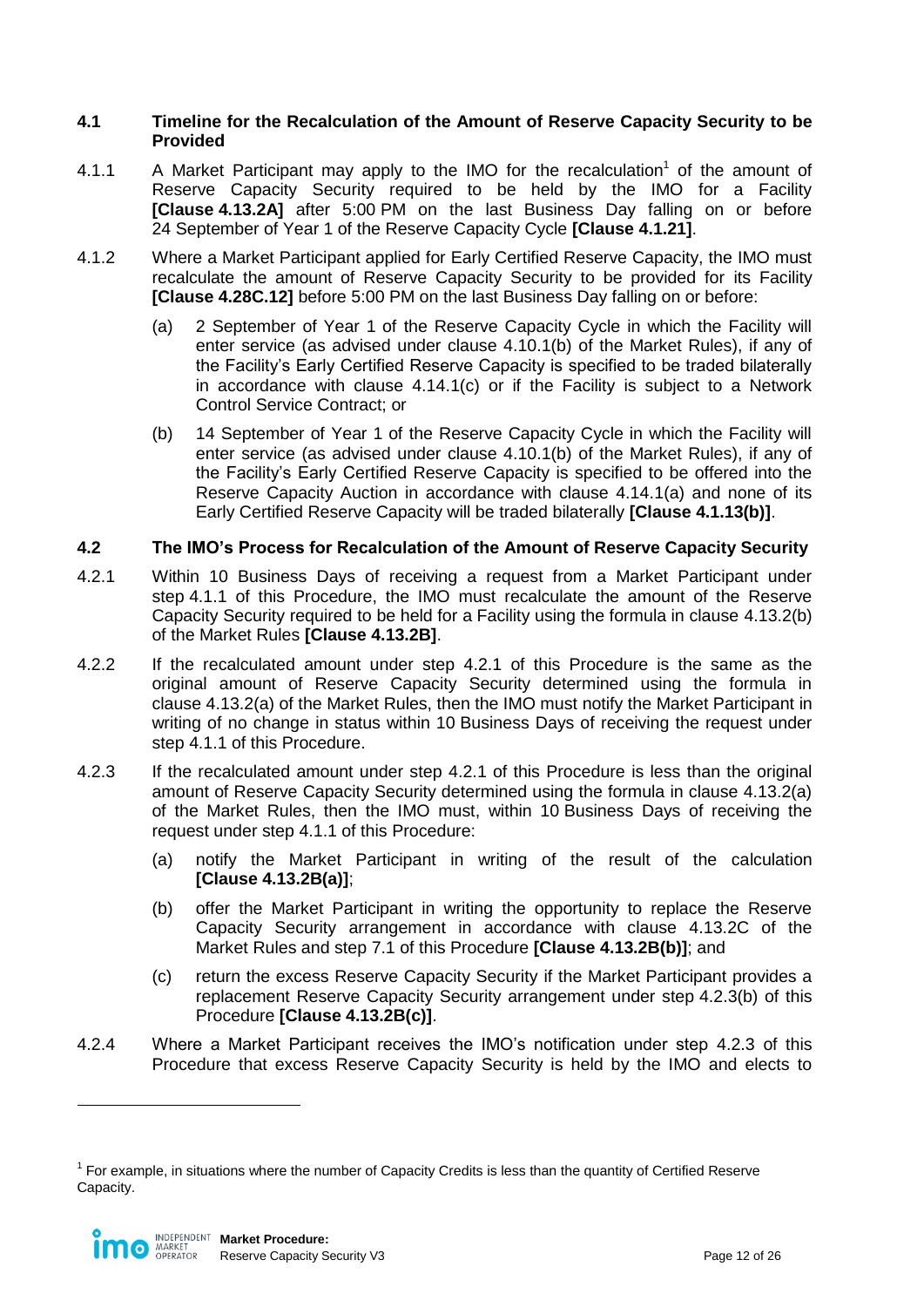replace its Reserve Capacity Security, the Market Participant must do so in accordance with step [7.1](#page-19-1) of this Procedure.

- <span id="page-12-0"></span>4.2.5 Where under step [4.1.2](#page-11-6) of this Procedure, the IMO is recalculating the Reserve Capacity Security for a Facility that holds Early Certified Reserve Capacity, the IMO must recalculate the amount of Reserve Capacity Security required to be held for that Facility using the formula in clause 4.28C.9 of the Market Rules **[Clause 4.28C.12]**.
- <span id="page-12-1"></span>4.2.6 If the recalculated amount under step [4.2.5](#page-12-0) of this Procedure is more than the original amount of Reserve Capacity Security determined using the formula in clause 4.28C.9 of the Market Rules, then the IMO must notify the Market Participant in writing that additional Reserve Capacity Security is required to be provided by the date and time specified in clause 4.1.13 of the Market Rules **[Clause 4.28C.12(a)]**.
- 4.2.7 Where a Market Participant receives the IMO's notification under step [4.2.6](#page-12-1) of this Procedure that additional Reserve Capacity Security is required, the Market Participant must provide the additional Reserve Capacity Security in accordance with section [5](#page-13-0) of this Procedure.
- <span id="page-12-2"></span>4.2.8 If the recalculated amount under step [4.2.5](#page-12-0) of this Procedure is less than the original amount of Reserve Capacity Security determined using the formula in clause 4.28C.9 of the Market Rules, then the IMO must, by the date and time outlined in step [4.1.2](#page-11-6) of this Procedure:
	- (a) notify the Market Participant in writing of the result of the calculation; and
	- (b) offer to return the excess Reserve Capacity Security in accordance with clause 4.13.14 of the Market Rules **[Clause 4.28C.12(b)]**.
- <span id="page-12-3"></span>4.2.9 Where a Market Participant receives the IMO's notification under step [4.2.8](#page-12-2) of this Procedure that excess Reserve Capacity Security is held by the IMO and elects to replace its Reserve Capacity Security, the Market Participant must do so in accordance with step [7.1](#page-19-1) of this Procedure **[Clause 4.28C.12(b)]**.

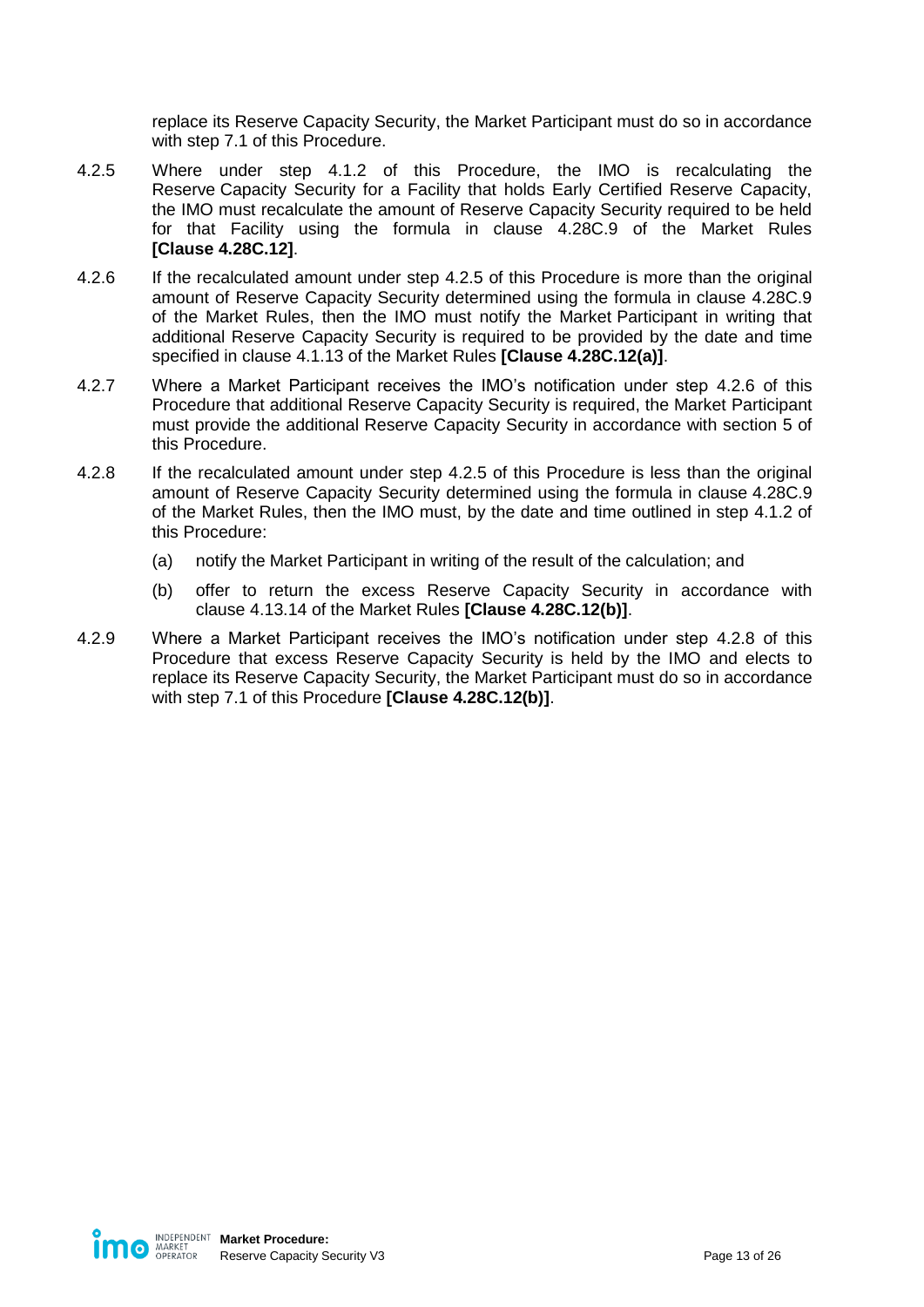# <span id="page-13-0"></span>**5 PROVISION OF RESERVE CAPACITY SECURITY**

<span id="page-13-2"></span>

#### **Figure 2: Reserve Capacity Security Delivery Process**

### <span id="page-13-1"></span>**5.1 Reserve Capacity Security Arrangements**

- 5.1.1 A Market Participant that is required to provide Reserve Capacity Security must ensure that its Reserve Capacity Security arrangement meets the requirements of clause 4.13.5 of the Market Rules **[Clause 4.13.1(a)]**.
- <span id="page-13-3"></span>5.1.2 A Market Participant must provide Reserve Capacity Security in the form of either a:
	- (a) guarantee or bank undertaking, in accordance with the process detailed in step [5.3](#page-14-1) of this Procedure and in accordance with clause 4.13.5(a) of the Market Rules; or
	- (b) Security Deposit in accordance with the process detailed in step [5.4](#page-15-0) of this Procedure and clause 4.13.5(b) of the Market Rules, if the IMO in its discretion has agreed to accept a Security Deposit and the Security Deposit is made on terms acceptable to the IMO.
- 5.1.3 A Market Participant must ensure that the contact details it submits for its Reserve Capacity Security arrangements are current at all times. This includes contact details for persons at the Treasury Corporation or the bank to be provided in the contact details of guarantee/bank undertakings form. The Market Participant must update these

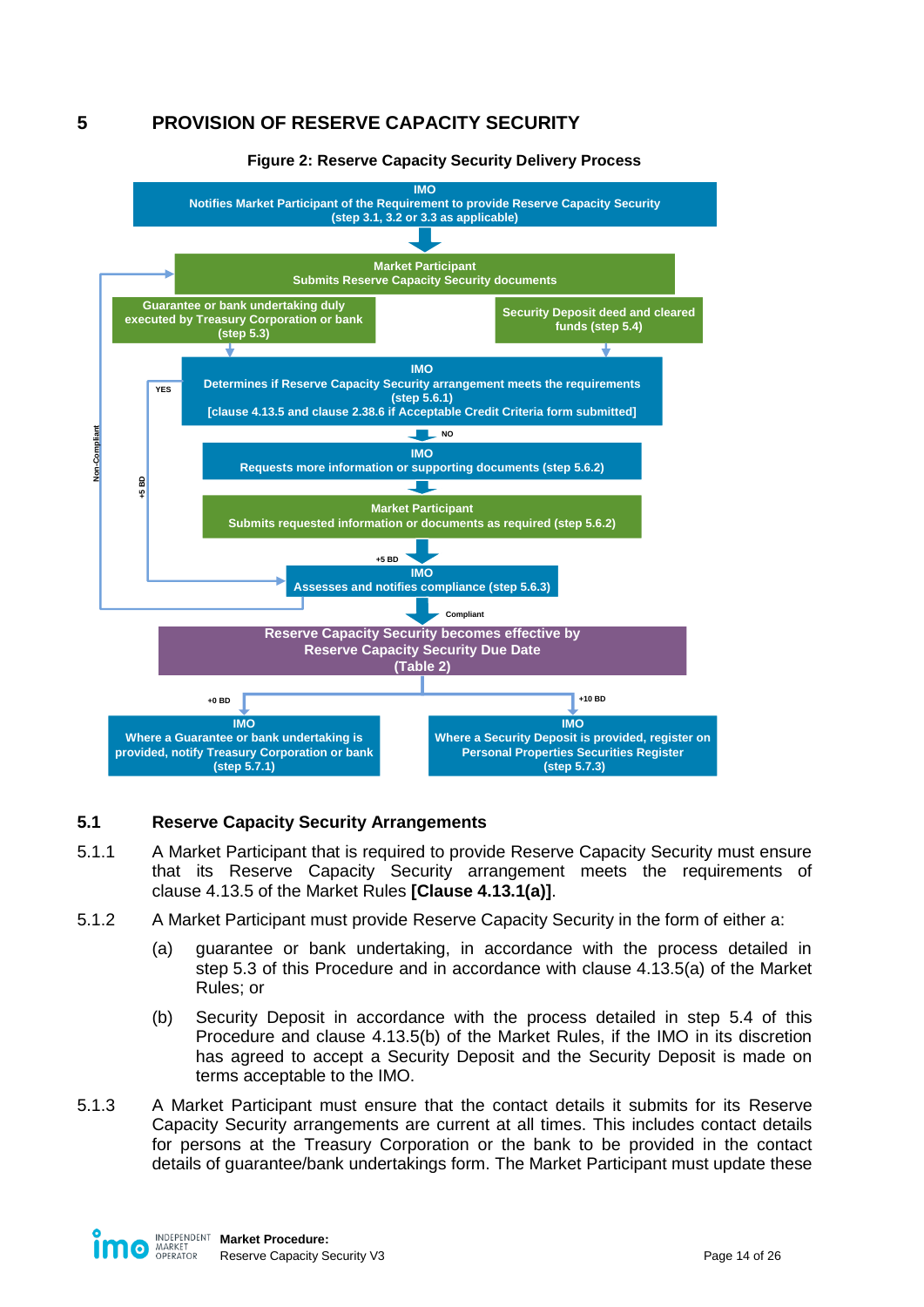contact details by completing the change of contact details form and emailing it to [accounts@imowa.com.au.](mailto:accounts@imowa.com.au)

5.1.4 A Market Participant must ensure that the Reserve Capacity Security arrangement provided under step [5.1.2](#page-13-3) of this Procedure does not have a specified end date which is prior to the Compliance Date.

## <span id="page-14-0"></span>**5.2 Failure to Provide Reserve Capacity Security**

- 5.2.1 For a Facility that was assigned Certified Reserve Capacity (conditional or otherwise) under clauses 4.11 or 4.9.5 of the Market Rules and the conditions to provide Reserve Capacity Security under step [2.1](#page-6-2) of this Procedure were met, if the Market Participant in respect of that Facility fails to provide the required amount of Reserve Capacity Security by the Reserve Capacity Due Date (as applicable), the Certified Reserve Capacity assigned to that Facility will lapse **[Clause 4.13.9]**.
- 5.2.2 For a Facility that was assigned Early Certified Reserve Capacity under clause 4.28C of the Market Rules and the conditions to provide Reserve Capacity Security under step [2.1](#page-6-2) of this Procedure were met, if the Market Participant in respect of that Facility fails to provide the required amount of Reserve Capacity Security by the Reserve Capacity Due Date (as applicable), the Early Certified Reserve Capacity assigned to that Facility will lapse **[Clause 4.28C.8A]**.
- 5.2.3 Where the Certified Reserve Capacity assigned to a Facility lapses due to the failure to provide Reserve Capacity Security, the IMO must notify the Market Participant in relation to that Facility, in writing as soon as practicable, that for the relevant Reserve Capacity Cycle:
	- (a) the Certified Reserve Capacity has lapsed; and
	- (b) the Facility will not be assigned any Capacity Credits.

### <span id="page-14-1"></span>**5.3 Submitting Guarantees or Bank Undertakings**

- 5.3.1 On receiving the IMO's notification that Reserve Capacity Security must be provided in steps [3.1.1,](#page-8-5) [3.2.1](#page-8-6) or [3.3.1](#page-9-1) of this Procedure as applicable, a Market Participant must download a copy of the following documents from the Market Web Site:
	- (a) proforma deed for a guarantee or bank undertaking, as applicable; and
	- (b) Acceptable Credit Criteria form (this is required if the Treasury Corporation or bank is not on the list of entities meeting the Acceptable Credit Criteria, as published on the Market Web Site).
- <span id="page-14-2"></span>5.3.2 A Market Participant must then submit to the IMO a signed original hard copy of:
	- (a) the guarantee or bank undertaking, as applicable, which:
		- i. is for the most recently calculated Reserve Capacity Security amount under clauses 4.13.2(a), 4.13.2(b) or 4.28C.9 (for Early Certified Reserve Capacity) as applicable;
		- ii. is in the form approved by the IMO and published on the Market Web Site; and
		- iii. has been executed by a Treasury Corporation (in the case of a guarantee) or a bank (in the case of a bank undertaking), that meets the Acceptable Credit Criteria; and
	- (b) the Acceptable Credit Criteria form for the Reserve Capacity Security provider (if applicable), completed in accordance with step [5.5](#page-16-0) of this Procedure.
- 5.3.3 The IMO must not accept a proforma deed that does not meet the criteria in step [5.3.2\(a\)](#page-14-2) of this Procedure.

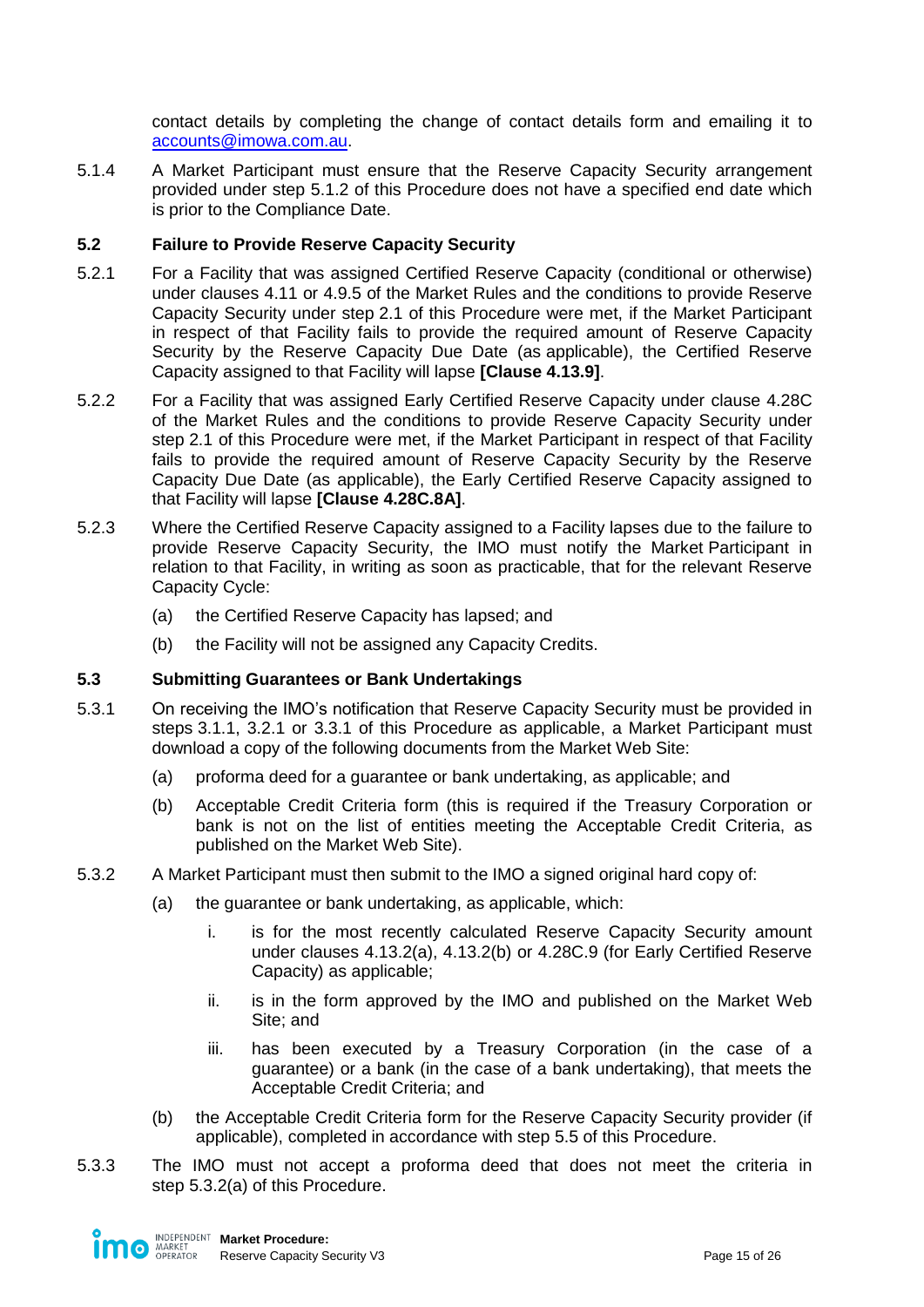- 5.3.4 At the same time as providing the guarantee or bank undertaking to the IMO, a Market Participant must also provide to the IMO:
	- (a) a completed contact details of guarantee/bank undertakings form which provides the contact details of at least two individuals representing the Market Participant and two individuals representing the Treasury Corporation or bank for the IMO to contact when drawing upon its Reserve Capacity Security; and
	- (b) any procedure that the Treasury Corporation or bank requires the IMO to follow when drawing upon the Reserve Capacity Security.
- 5.3.5 The Market Participant must provide a hard copy of the guarantee or bank undertaking to the IMO either in person or by courier or registered mail, requiring a signature on receipt.

### <span id="page-15-0"></span>**5.4 Submitting Security Deposits**

- <span id="page-15-1"></span>5.4.1 On receiving the IMO's notification to provide Reserve Capacity Security in steps [3.1.1,](#page-8-5) [3.2.1](#page-8-6) or [3.3.1](#page-9-1) of this Procedure, a Market Participant providing a Security Deposit as a Reserve Capacity Security arrangement must request the IMO's agreement to accept the Security Deposit in writing.
- <span id="page-15-2"></span>5.4.2 Upon receiving the request under step [5.4.1](#page-15-1) of this Procedure, the IMO must notify the Market Participant in writing whether a Security Deposit is an acceptable alternative and the terms under which the Security Deposit deed will be acceptable to the IMO.
- 5.4.3 If the IMO has notified the Market Participant under step [5.4.2](#page-15-2) that a Security Deposit is not acceptable, then the Market Participant must provide Reserve Capacity Security in the form of a guarantee or bank undertaking, in accordance with step [5.3](#page-14-1) of this Procedure.
- 5.4.4 If the IMO has notified the Market Participant under step [5.4.2](#page-15-2) that a Security Deposit is acceptable, then the Market Participant must download a copy of the following documents from the Market Web Site:
	- (a) proforma deed for Security Deposit for Reserve Capacity Security or proforma deed for Security Deposit for Reserve Capacity Security (provided by third party) as applicable; and
	- (b) Security Deposit instructions.
- <span id="page-15-3"></span>5.4.5 A Market Participant must then submit a signed original hard copy of the completed Security Deposit deed to the IMO which:
	- (a) is in the form approved by the IMO and published on the Market Web Site; and
	- (b) has been executed by or on behalf of the Market Participant.
- 5.4.6 The IMO must not accept a proforma deed that does not meet the criteria in step [5.4.5](#page-15-3) of this Procedure.
- 5.4.7 A Market Participant providing Reserve Capacity Security in the form of a Security Deposit must provide the amount of the Reserve Capacity Security in cleared funds by 5:00 PM on the date on which the accompanying Security Deposit deed is made, in accordance with the Security Deposit instructions.
- 5.4.8 The Market Participant must provide a hard copy of the Security Deposit deed to the IMO either in person or by courier or registered mail, requiring a signature on receipt.
- 5.4.9 The IMO must sign the original of the Security Deposit deed and return a copy of the signed original to the Market Participant.

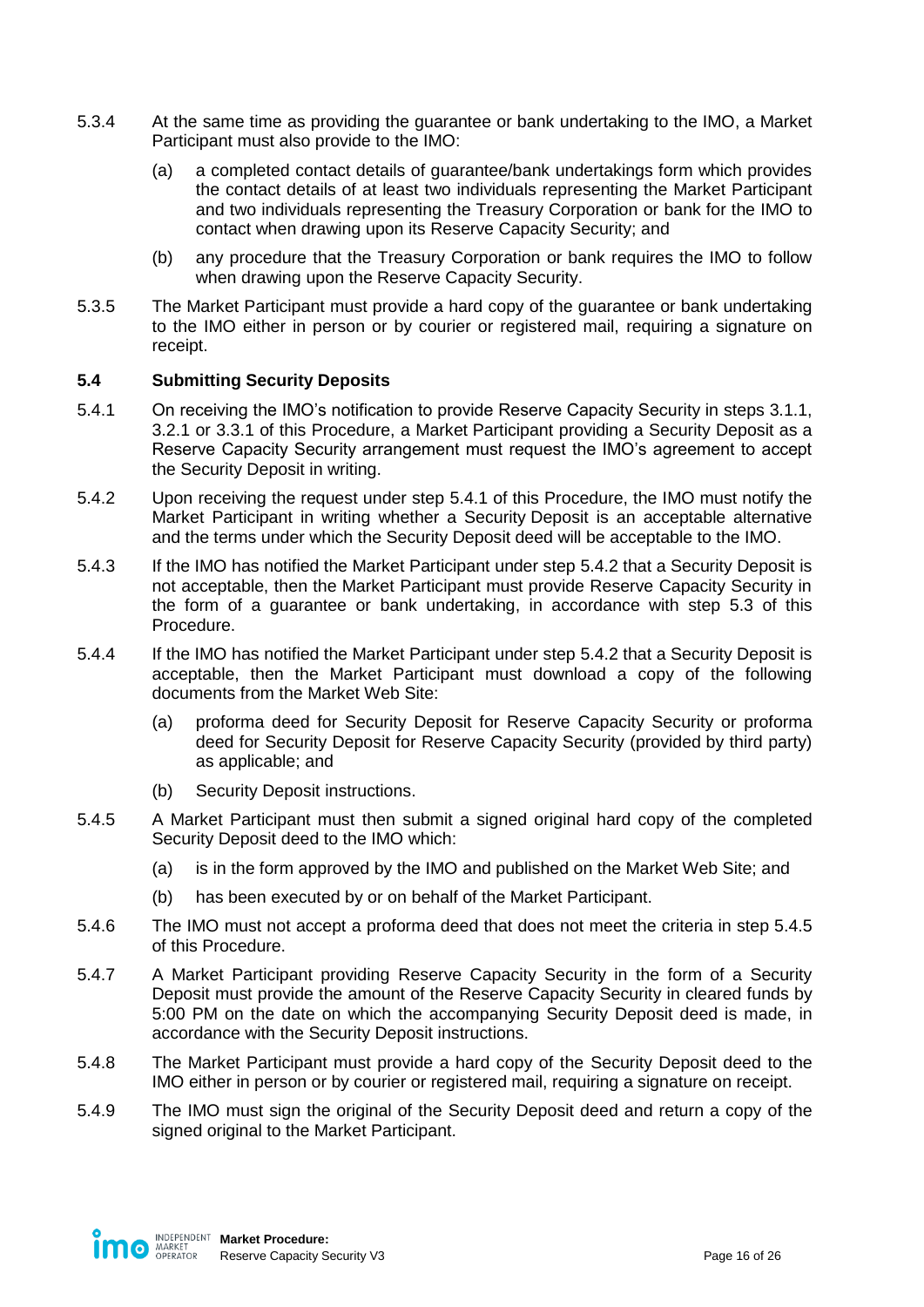## <span id="page-16-0"></span>**5.5 Completing the Acceptable Credit Criteria Form**

- <span id="page-16-3"></span>5.5.1 Where a Market Participant provides a Reserve Capacity Security in the form of a guarantee or bank undertaking and the Reserve Capacity Security provider is not included on the current list of entities meeting the Acceptable Credit Criteria, the Market Participant must arrange for the completion of an Acceptable Credit Criteria form, providing evidence that the entity providing the Reserve Capacity Security meets the Acceptable Credit Criteria outlined in clause 2.38.6 of the Market Rules.
- 5.5.2 A Market Participant required to complete the Acceptable Credit Criteria form under step [5.5.1](#page-16-3) of this Procedure must do so in accordance with step 4.1 of the Market Procedure: Prudential Requirements.
- 5.5.3 For the purposes of this Procedure, all occurrences of Credit Support in step 4.1 of the Market Procedure: Prudential Requirements must be read as Reserve Capacity Security.
- <span id="page-16-4"></span>5.5.4 In accordance with clause 2.38.7 of the Market Rules, the IMO must publish and maintain on the Market Web Site, a list of entities meeting the Acceptable Credit Criteria.
- 5.5.5 The IMO must fulfil its obligations under step [5.5.4](#page-16-4) by following step 4.2 of the Market Procedure: Prudential Requirements.

### <span id="page-16-1"></span>**5.6 The IMO's Process of Reviewing Reserve Capacity Security Arrangements**

- <span id="page-16-5"></span>5.6.1 On receiving completed documentation for Reserve Capacity Security from a Market Participant, the IMO must review the Reserve Capacity Security arrangement to:
	- (a) determine whether it is compliant with clause 4.13.5(a) of the Market Rules and step [5.3](#page-14-1) of this Procedure, if the arrangement is in the form of a guarantee or bank undertaking; or
	- (b) determine whether it is compliant with the terms determined by the IMO under clause 4.13.5(b) of the Market Rules and step [5.4](#page-15-0) of this Procedure, if the arrangement is in the form of a Security Deposit.
- <span id="page-16-6"></span>5.6.2 The IMO may at its discretion, request more information from the Market Participant to support its Reserve Capacity Security arrangement, by a Due Date determined and notified by the IMO. The Market Participant must provide the relevant information by that Due Date.
- 5.6.3 Within five Business Days of the later of the dates on which the IMO receives completed documents under steps [5.6.1](#page-16-5) and [5.6.2](#page-16-6) of this Procedure, the IMO must notify the Market Participant in writing that the Reserve Capacity Security arrangement is either:
	- (a) compliant with the Market Rules and this Procedure; or
	- (b) not compliant with the Market Rules and/or this Procedure and provide reasons as to why the Reserve Capacity Security is not compliant.
- <span id="page-16-8"></span><span id="page-16-7"></span>5.6.4 If a Market Participant receives a notification of non-compliance under step [5.6.3\(b\)](#page-16-7) of this Procedure, the Market Participant must re-submit a Reserve Capacity Security arrangement that is compliant with clause 4.13.5 of the Market Rules and step [5.1](#page-13-1) of this Procedure.

#### <span id="page-16-2"></span>**5.7 Further Steps by the IMO with respect to Reserve Capacity Security Arrangements**

<span id="page-16-9"></span>5.7.1 Where the Reserve Capacity Security arrangement is a guarantee or bank undertaking, then at the same time as the IMO issues a notice of compliance to the Market

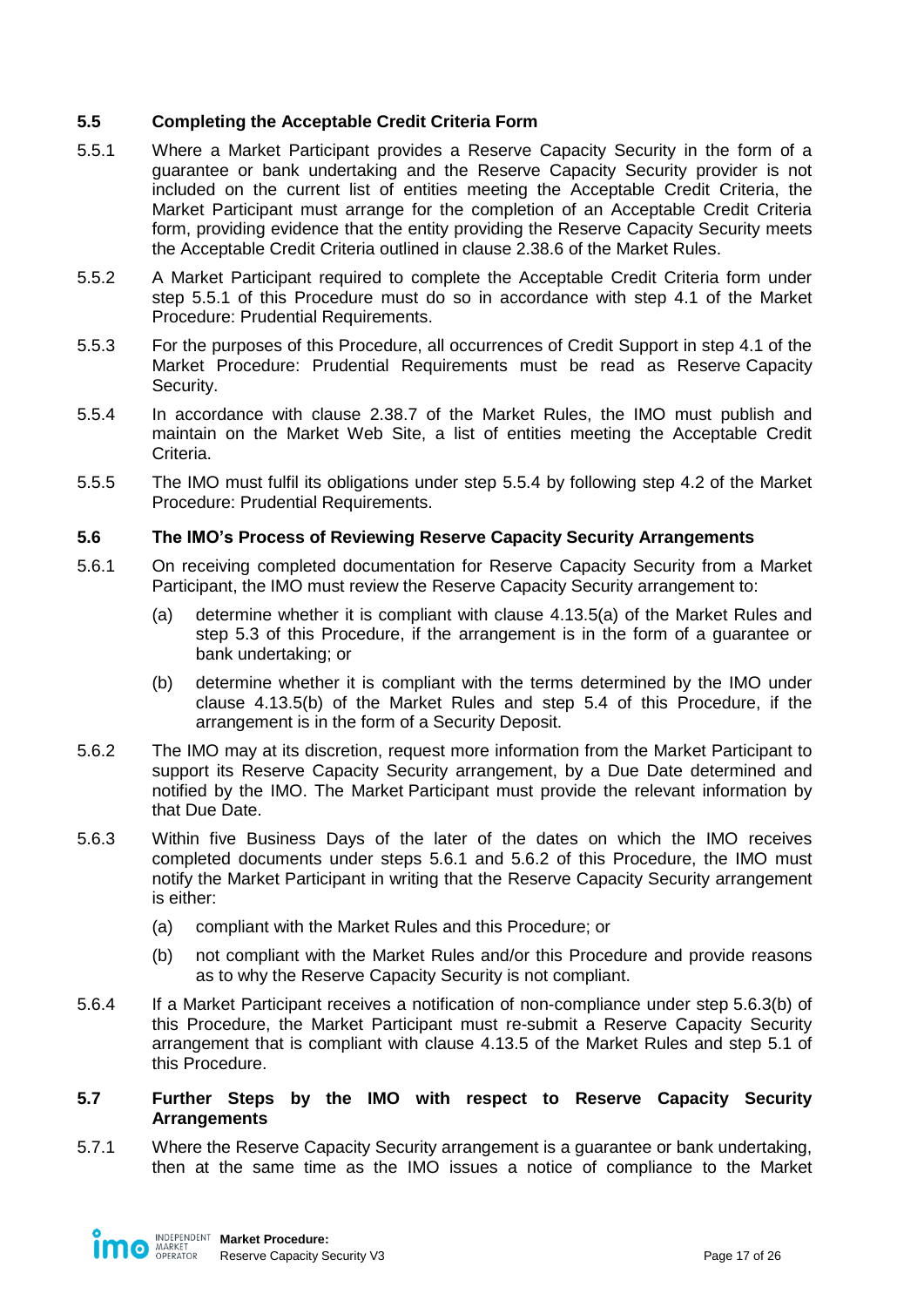Participant in step [5.6.3\(a\)](#page-16-8) of this Procedure, the IMO must also notify the Treasury Corporation or the bank, as applicable, in writing, that the arrangement has been provided in accordance with clause 4.13.5(a) of the Market Rules and this Procedure.

- 5.7.2 After the IMO notifies the Market Participant and the Treasury Corporation or the bank, as applicable, in step [5.7.1](#page-16-9) of this Procedure, the IMO must place the completed guarantee or bank undertaking in a bank safe box, as soon as practicable.
- <span id="page-17-3"></span>5.7.3 Where the Reserve Capacity Security arrangement is provided as a Security Deposit, then within 10 Business Days of the required amount of cleared funds having been received by the IMO, the IMO must complete the process for registration of the security interest on the Personal Property Securities Register in accordance with the Personal Property Securities Act 2009 (Cth)<sup>2</sup>. As part of this process, the IMO must deduct any fees incurred in registering the security interests from the balance of the Security Deposit and send a notice of the verification statement containing the details of the registration to the Reserve Capacity Security provider and the Market Participant, as soon as practicable.
- 5.7.4 Upon completion of step [5.7.3](#page-17-3) of this Procedure, the IMO must place the completed Security Deposit deed in a bank safe box, as soon as practicable.

### <span id="page-17-0"></span>**5.8 Holding Security Deposits and Associated Costs**

- 5.8.1 Where the IMO receives Reserve Capacity Security in the form of a Security Deposit, it must:
	- (a) invest any Security Deposit payments on behalf of the relevant Market Participant; and
	- (b) maintain individual accounts for each Market Participant's Security Deposits separate from any IMO operating funds accounts.
- 5.8.2 The IMO must credit the interest earned daily at the IMO Deposit Rate on the balance of the Security Deposit to the relevant Market Participant's bank account on a monthly basis and deduct any costs and fees associated with holding the Security Deposit from the balance of the Security Deposit, including bank fees and charges **[Clause 4.13.6]**.
- 5.8.3 The IMO may provide written advice to a Market Participant on a monthly basis regarding the interest earned at the IMO Deposit Rate and the deduction of any accrued costs and fees.

# <span id="page-17-1"></span>**6 MAINTENANCE OF RESERVE CAPACITY SECURITY**

### <span id="page-17-2"></span>**6.1 Requirement to Maintain Reserve Capacity Security with the IMO**

**6.1.1** Where a Market Participant's Reserve Capacity Security is due to expire or cease to have effect for any reason and the Market Participant will continue to have an obligation to ensure the IMO holds Reserve Capacity Security, then the Market Participant must provide replacement Reserve Capacity Security that becomes

 $\overline{a}$ 

<sup>2</sup> The *Personal Property Securities Act 2009* (Cth) enables any person to register its security interests on the Personal Property Securities Register (Register). The Register is a real-time electronic notice board which allows individuals and organisations to search and register security interests in personal property (see <http://www.ppsr.gov.au/Pages/ppsr.aspx> for more information). For the purposes of the Act, any cash in a bank account (Security Deposit) under the control of the IMO pursuant to a Security Deposit deed that is provided to the IMO for the purposes of Credit Support (clause 2.38.4(b) of the Market Rules) or Reserve Capacity Security (clause 4.13.5(b) of the Market Rules), is a form of 'personal property'. The IMO's interest in the Security Deposit is a 'security interest', and the Security Deposit deed secures payment and performance obligations of a Market Participant.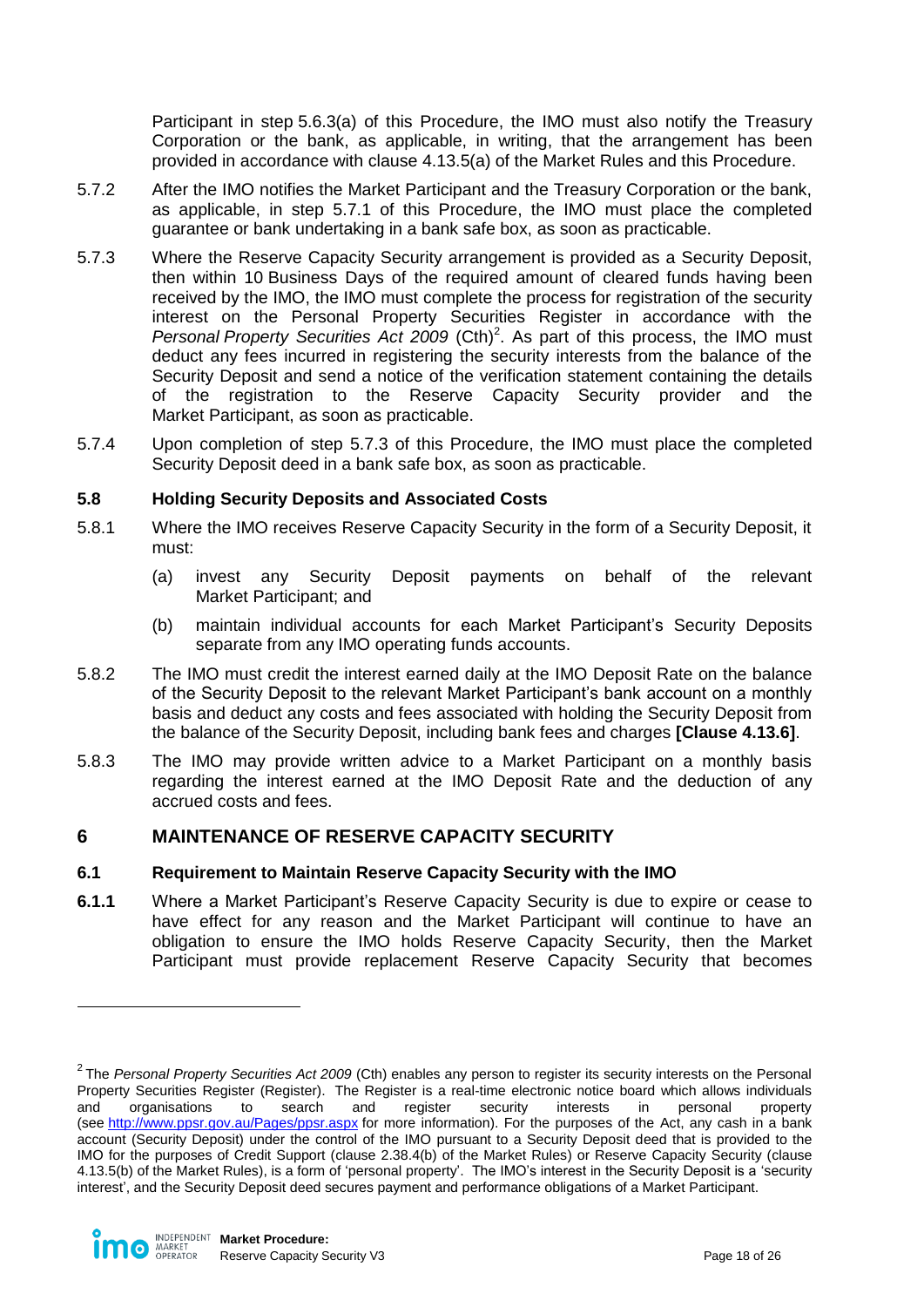effective at or prior to the expiry of the existing Reserve Capacity Security **[Clause 4.13.3]**.

- <span id="page-18-4"></span><span id="page-18-2"></span>6.1.2 Where a Market Participant becomes aware that its Reserve Capacity Security is affected by any of the circumstances as outlined in step [6.1.4](#page-18-0) of the Procedure, it must:
	- (a) notify the IMO in writing immediately; and
	- (b) provide duly effective replacement Reserve Capacity Security in an amount not less than its most recently calculated amount under clause 4.13.2 of the Market Rules, before the end of the next Business Day or within any longer period that the IMO has approved in writing under step [6.1.6](#page-18-1) **[Clause 4.13.4]**.
- <span id="page-18-5"></span><span id="page-18-3"></span>6.1.3 Where the IMO becomes aware of any circumstance (as outlined in step [6.1.4](#page-18-0) of this Procedure) in relation to a Market Participant, it must:
	- (a) notify the Market Participant in writing immediately; and
	- (b) require the Market Participant to provide duly effective replacement Reserve Capacity Security in an amount not less than its most recently calculated amount under clause 4.13.2, before the end of the next Business Day or within any longer period that the IMO has approved in writing under step [6.1.6](#page-18-1) **[Clause 4.13.4]**.
- <span id="page-18-0"></span>6.1.4 For the purposes of clause 4.13.4 of the Market Rules, circumstances that may require replacement Reserve Capacity Security in step [6.1.2](#page-18-2) or [6.1.3](#page-18-3) include, but are not limited to where:
	- (a) existing Reserve Capacity Security is no longer current or valid;
	- (b) the Reserve Capacity Security provider no longer meets any one of the Acceptable Credit Criteria;
	- (c) the Reserve Capacity Security provider ceases to or threatens to cease to carry on providing Reserve Capacity Security in relation to the Market Participant; or
	- (d) the Reserve Capacity Security provider in relation to the Market Participant becomes insolvent or is dissolved.
- <span id="page-18-6"></span>6.1.5 A Market Participant requesting the IMO to provide the replacement Reserve Capacity Security after the end of the next Business Day under steps [6.1.2\(b\)](#page-18-4) or [6.1.3\(b\),](#page-18-5) must request an extension of the Due Date for providing replacement Reserve Capacity Security in writing.
- <span id="page-18-1"></span>6.1.6 The IMO may, in its absolute discretion, approve or reject a Market Participant's request for an extension in step [6.1.5.](#page-18-6) The IMO must provide its decision in writing to the Market Participant as soon as practicable **[Clause 4.13.4(c)]**.

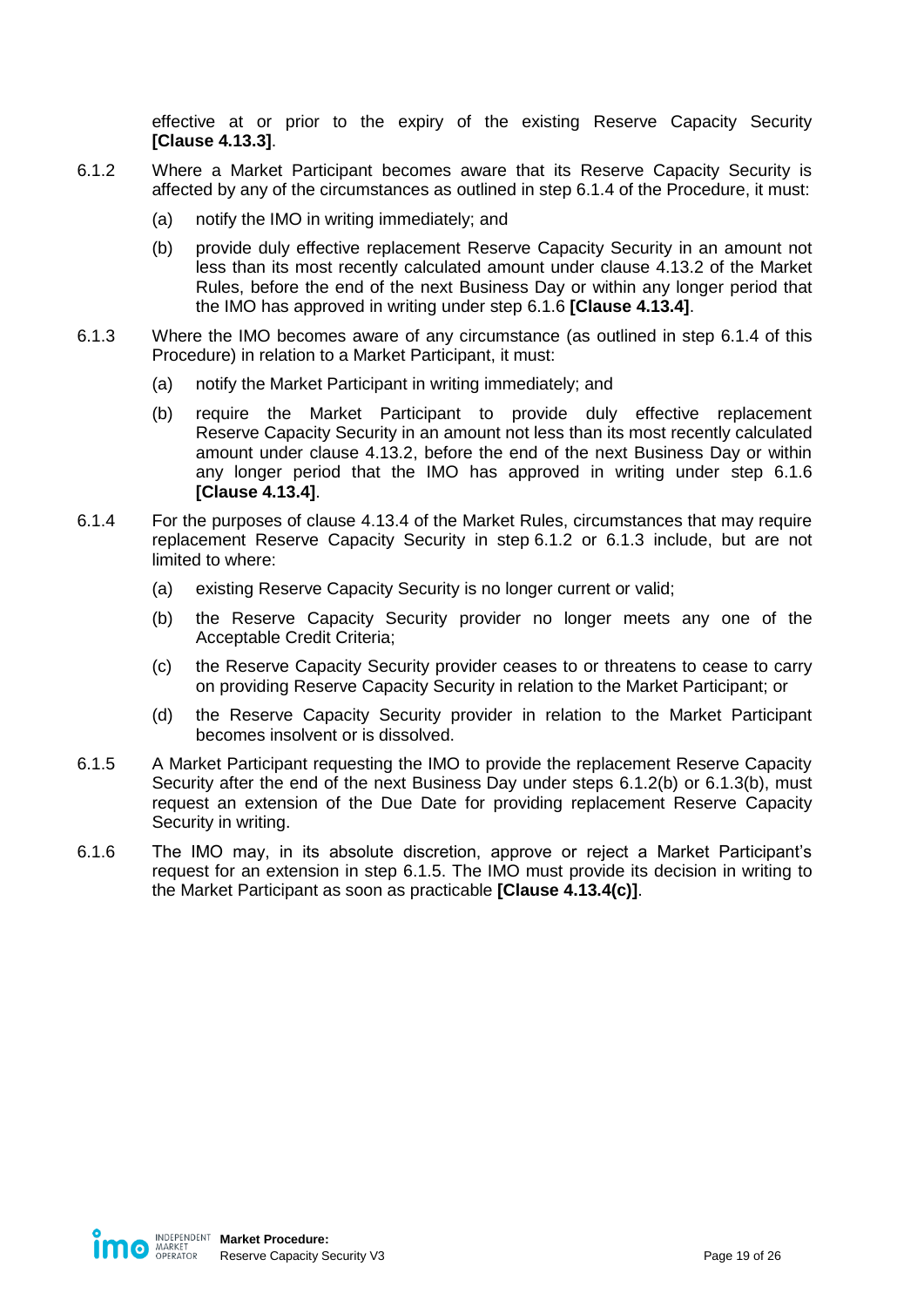# <span id="page-19-2"></span><span id="page-19-0"></span>**7 REPLACEMENT OF RESERVE CAPACITY SECURITY**



#### **Figure 3: Replacing and Exchanging Reserve Capacity Security**

#### <span id="page-19-1"></span>**7.1 A Market Participant's Notification of Replacing its Reserve Capacity Security when the IMO Holds Excess**

- <span id="page-19-3"></span>7.1.1 Where a Market Participant receives the IMO's notification under step [4.2.4](#page-11-7) (for Certified Reserve Capacity) or step [4.2.9](#page-12-3) (for Early Certified Reserve Capacity) that excess Reserve Capacity Security is held by the IMO, then the Market Participant may:
	- (a) notify the IMO in writing of its intention to replace its Reserve Capacity Security; and
	- (b) request the IMO in writing to return the excess Reserve Capacity Security **[Clauses 4.13.2C and 4.28C.12(b)]**.
- 7.1.2 A Market Participant must include in its notification provided in step [7.1.1](#page-19-3) of this Procedure:
	- (a) the form of replacement Reserve Capacity Security arrangement to be provided and evidence that it will meet the requirements of clause 4.13.5 of the Market Rules **[Clause 4.13.2C(a)]**;

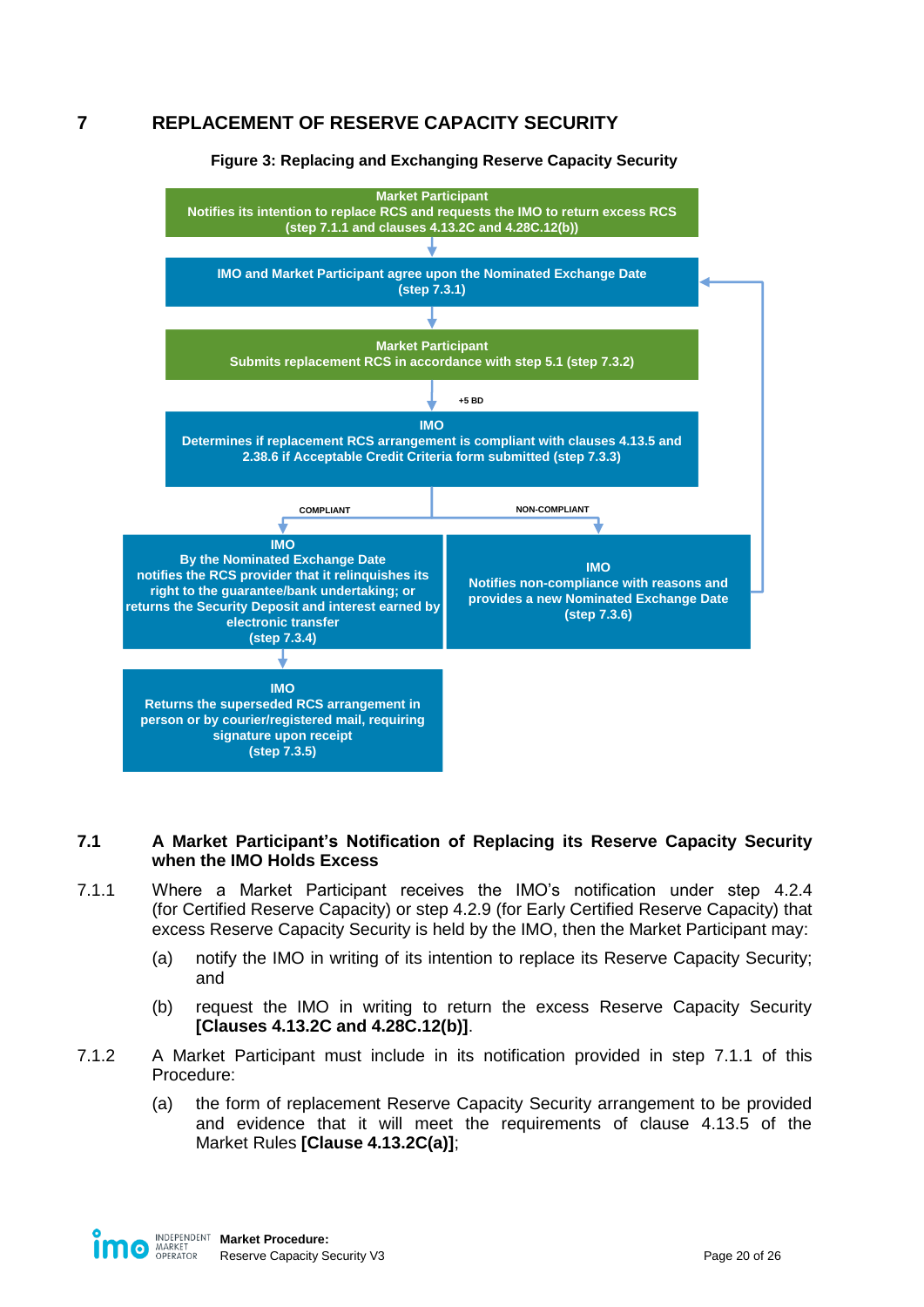- (b) the amount of the Reserve Capacity Security which must not be less than the recalculated amount under clause 4.13.2(b) or clause 4.28C.12 as applicable **[Clause 4.13.2C(b)]**; and
- <span id="page-20-3"></span>(c) a Nominated Exchange Date on which the IMO is requested to return the current Reserve Capacity Security to the Market Participant, where this date must be at least 10 Business Days after the date the Market Participant will provide its replacement Reserve Capacity Security arrangement to the IMO.

#### <span id="page-20-0"></span>**7.2 A Market Participant's Notification of Replacing a Reserve Capacity Security Arrangement**

- <span id="page-20-2"></span>7.2.1 A Market Participant may replace the Reserve Capacity Security arrangement provided (for example from a Security Deposit to a bank undertaking) by notifying the IMO in writing of its intention prior to the replacement.
- 7.2.2 A Market Participant must include in its notification provided in step [7.2.1](#page-20-2) of this Procedure:
	- (a) the form of replacement Reserve Capacity Security arrangement to be provided;
	- (b) evidence that the replacement Reserve Capacity Security arrangement will meet the requirements of clause 4.13.5 of the Market Rules; and
	- (c) a Nominated Exchange Date on which the IMO is requested to return the current Reserve Capacity Security to the Market Participant, where this date must be at least 10 Business Days after the date the Market Participant will provide its replacement Reserve Capacity Security arrangement to the IMO.

### <span id="page-20-4"></span><span id="page-20-1"></span>**7.3 The Process for Replacing Reserve Capacity Security**

- 7.3.1 The IMO and the Market Participant must agree upon the Nominated Exchange Date notified by the Market Participant under step [7.1.2\(c\)](#page-20-3) or [7.2.2\(c\)](#page-20-4) of this Procedure.
- 7.3.2 The Market Participant must then submit to the IMO the replacement Reserve Capacity Security arrangement:
	- (a) in accordance with step [5.1](#page-13-1) of this Procedure;
	- (b) at least 10 Business Days before the agreed Nominated Exchange Date; and
	- (c) with a duly effective date that falls no less than five Business Days before the Nominated Exchange Date **[Clause 4.13.2C(c)]**.
- <span id="page-20-5"></span>7.3.3 Within five Business Days of receiving the completed replacement Reserve Capacity arrangement, the IMO must assess whether the arrangement is compliant with clauses 4.13.5 and 2.38.6 (if Acceptable Credit Criteria form was submitted) of the Market Rules.
- <span id="page-20-6"></span>7.3.4 If the IMO assesses the replacement Reserve Capacity Security arrangement as compliant under step [7.3.3,](#page-20-5) the IMO must, by the Nominated Exchange Date, either:
	- (a) notify the Reserve Capacity Security provider and the relevant Market Participant in writing that it relinquishes any rights to Draw Upon the superseded Reserve Capacity Security, where it is a guarantee or bank undertaking **[Clause 4.13.14(d)]**; or
	- (b) return the cash deposit plus any interest earned by electronic cash transfer to the Market Participant's nominated bank account, where the superseded Reserve Capacity Security is a Security Deposit **[Clause 4.13.14(c)]**.

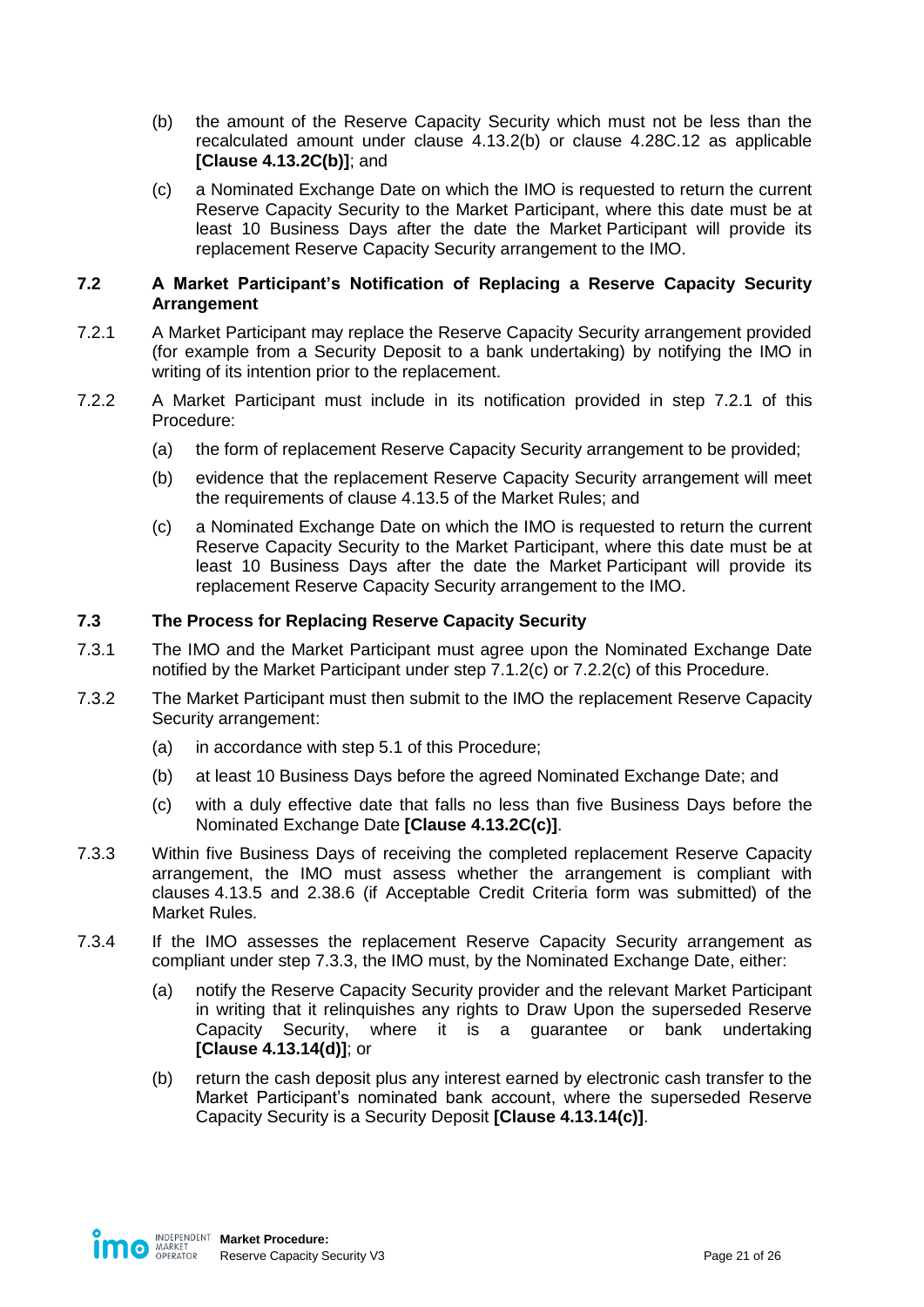- 7.3.5 As soon as practicable after step [7.3.4,](#page-20-6) the IMO must return the superseded Reserve Capacity Security:
	- (a) either in person to the Market Participant's Authorised Officer; or
	- (b) by courier or registered mail requiring signature on receipt.
- 7.3.6 If the IMO assesses the replacement Reserve Capacity Security arrangement as non-compliant under step [7.3.3,](#page-20-5) the IMO must:
	- (a) notify the Market Participant of the decision in writing with reasons; and
	- (b) provide a new Nominated Exchange Date to allow the Market Participant to resubmit its replacement Reserve Capacity Security arrangement in accordance with step [7.1](#page-19-1) of this Procedure.

# <span id="page-21-0"></span>**8 RETURN OF RESERVE CAPACITY SECURITY**

**Figure 4: Return of Reserve Capacity Security after Meeting Tests**

<span id="page-21-2"></span>

### <span id="page-21-1"></span>**8.1 Ninety Percent Test for Return of Reserve Capacity Security**

- <span id="page-21-3"></span>8.1.1 A Market Participant that has provided Reserve Capacity Security must meet the following conditions for the return of its Reserve Capacity Security after the end of the relevant Capacity Year:
	- (a) either:
		- i. the Facility has operated to a level which is at least equivalent to its Required Level, adjusted to 90 percent of the level of Capacity Credits specified in clause 4.20.5A of the Market Rules, in at least two Trading Intervals before the end of the relevant Capacity Year; or
		- ii. the Market Participant for that Facility has provided the IMO a report under clause 4.13.10C of the Market Rules, which specifies that the Facility can operate at a level which is at least equivalent to its Required Level, adjusted to 90 percent of the level of Capacity Credits specified in clause 4.20.5A of the Market Rules; and
	- (b) the Facility must be in Commercial Operation as determined by the IMO under step [8.4](#page-23-0) and clause 4.13.10B of the Market Rules **[Clause 4.13.10]**.

<span id="page-21-4"></span>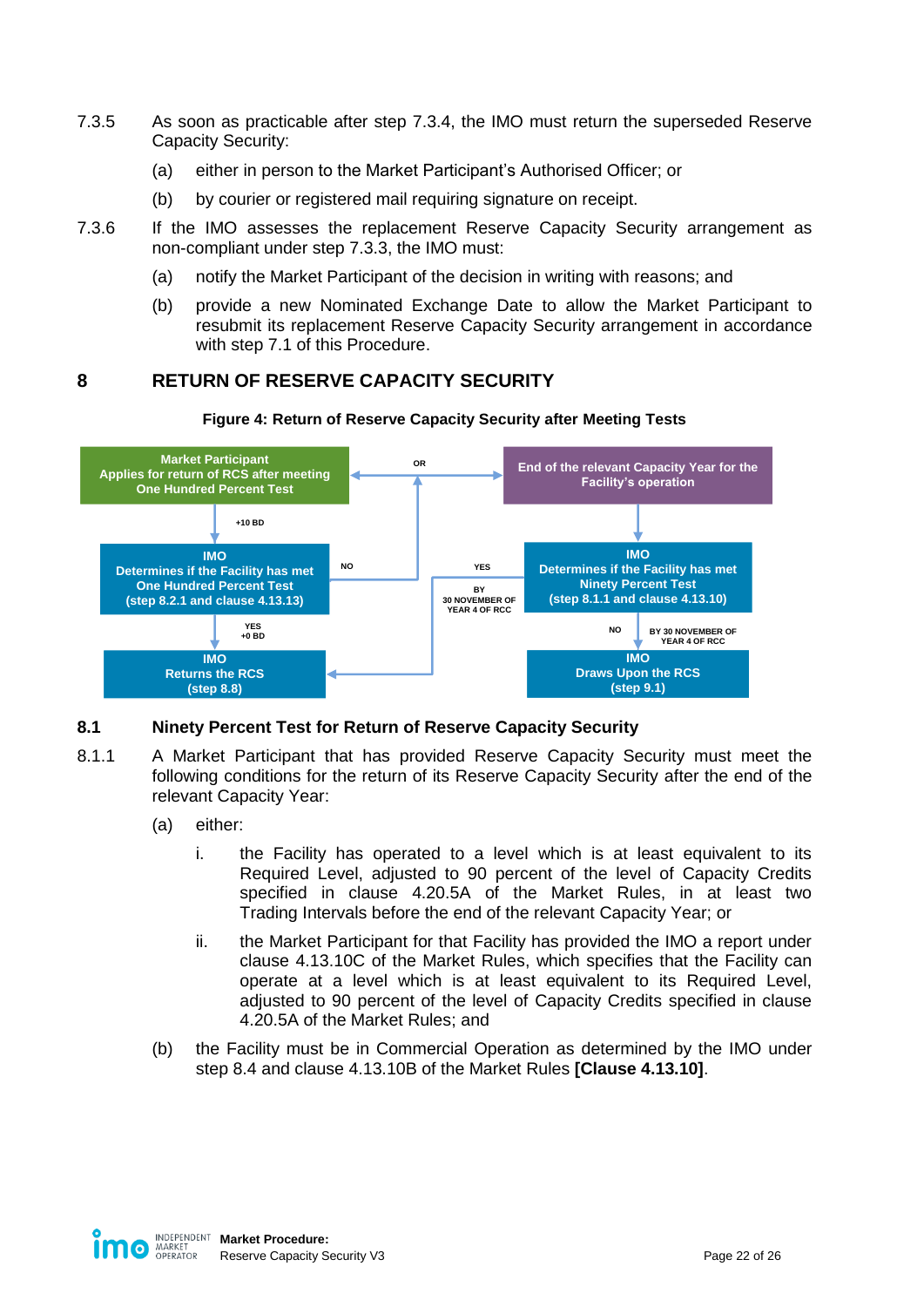## <span id="page-22-0"></span>**8.2 One Hundred Percent Test for Return of Reserve Capacity Security**

- <span id="page-22-2"></span>8.2.1 A Market Participant that has provided Reserve Capacity Security must meet the following conditions to apply to the IMO for the return of its Reserve Capacity Security at any time before the end of the relevant Capacity Year:
	- (a) the Facility must have operated at a level equivalent to its Required Level, adjusted to 100 percent of the level of Capacity Credits specified in clause 4.20.5A of the Market Rules, in at least two Trading Intervals before the end of the relevant Capacity Year; and
	- (b) the Facility must be in Commercial Operation as determined by the IMO under step [8.4](#page-23-0) and clause 4.13.10B of the Market Rules **[Clause 4.13.13]**.

### <span id="page-22-3"></span><span id="page-22-1"></span>**8.3 Determining Required Level**

- 8.3.1 For the purposes of clause 4.13.10(a) or 4.13.13(a) of the Market Rules and step [8.1.1\(a\)](#page-21-3) or [8.2.1\(a\)](#page-22-2) of this Procedure, the IMO must determine the Required Level (which for an upgraded Facility is calculated for the Facility as a whole) for each Facility in accordance with the following:
	- (a) for Certified Reserve Capacity assigned to Scheduled Generators under clause 4.11.1(a) of the Market Rules, the Required Level in Trading Interval t is:

$$
\frac{CC_{int} \times TDC(Temp(t))}{TDC(41^{\circ}C)}
$$

Where:

 $CC<sub>int</sub>$  is the number of Capacity Credits initially assigned under clause 4.20.5A of the Market Rules;

 $TDC(Temp(t))$  is the Facility output indicated in the Temperature Dependence Curve at temperature Temp(t);

 $Temp(t)$  is the temperature during Trading Interval t measured according to the method specified in the Standing Data for the Facility; and

 $TDC(41^{\circ}C)$  is the Facility output indicated in the Temperature Dependence Curve at a temperature of 41˚C.

(b) for Certified Reserve Capacity assigned to a Scheduled Generator or a Non-Scheduled Generator under clause 4.11.2(b), the Required Level in Trading Interval t is:

$$
\frac{RL_{CRC} \times CC_{int}}{CRC}
$$

Where:

 $RL_{CRC}$  is the Required Level for the Facility provided under clause 4.11.3B of the Market Rules and determined on the same basis as the Certified Reserve Capacity for that Facility;

 $CC_{int}$  is the number of Capacity Credits initially assigned under clause 4.20.5A of the Market Rules; and

 $CRC$  is the Certified Reserve Capacity assigned to the Facility (which was used as the basis for determining the Facility's Required Level).

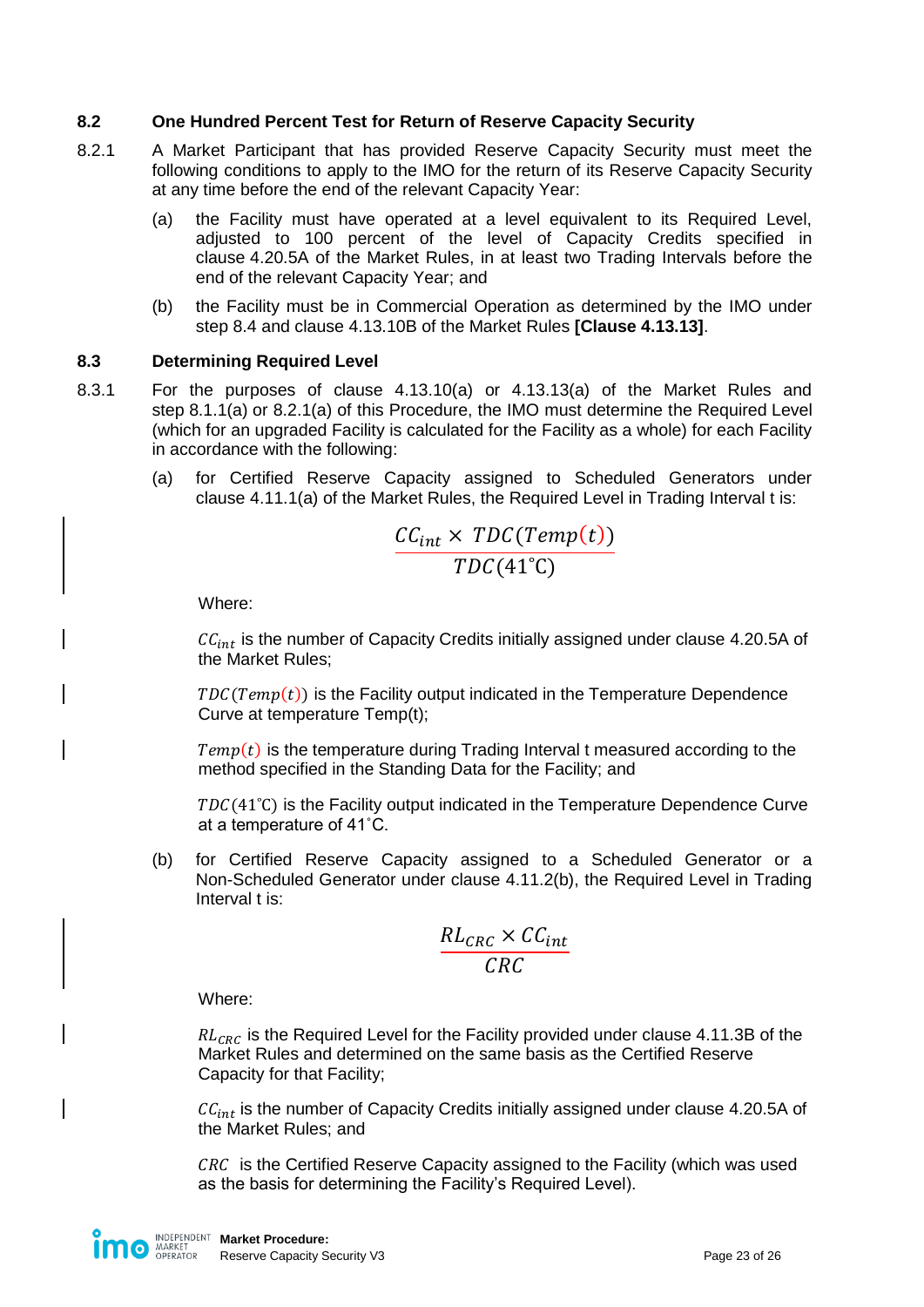(c) for Demand Side Programmes, by the following formula:

$$
RD - CC_{int}
$$

Where:

RD is the Relevant Demand as determined in clause 4.26.2CA of the Market Rules; and

 $CC_{int}$  is the number of Capacity Credits initially assigned under clause 4.20.5A of the Market Rules.

## <span id="page-23-0"></span>**8.4 Determining Commercial Operation Status**

- <span id="page-23-2"></span>8.4.1 For the purposes of clause 4.13.10(b) or 4.13.13(b) of the Market Rules and steps [8.1.1\(b\)](#page-21-4) or [8.2.1\(b\)](#page-22-3) of this Procedure, a Market Participant may request the IMO in writing to make a determination whether its Facility is in Commercial Operation **[Clause 4.13.10A]**.
- <span id="page-23-3"></span>8.4.2 To decide whether a Facility is in Commercial Operation, the IMO must have regard to the information described in clause 4.13.10B(a) of the Market Rules and may consider any other relevant information submitted by the Market Participant under clause 4.13.10B(b) of the Market Rules including, but not limited to:
	- (a) a signed statement from the Market Participant that the Facility is in Commercial Operation;
	- (b) technical documents that indicate the Facility is in Commercial Operation, such as evidence of trading, transactional documentation or financial statements; and
	- (c) for a Demand Side Programme, copies of executed agreements to engage in a Demand Side Programme from companies which are being supplied with electricity from the nominated NMIs associated with that Facility.
- 8.4.3 Within 20 Business Days of receipt of a request under step [8.4.1,](#page-23-2) the IMO must:
	- (a) determine whether a Facility is in Commercial Operation in accordance with step [8.4.2;](#page-23-3) and
	- (b) notify the Market Participant in writing of the status assigned to that Facility, with reasons.

# <span id="page-23-1"></span>**8.5 Other Conditions for Return of Reserve Capacity Security**

- 8.5.1 Where the Reserve Capacity Security for a Facility relates to only a portion of the Facility's total Capacity Credits, that Facility as a whole must pass the Ninety Percent Test or One Hundred Percent Test for the return of its Reserve Capacity Security.
- 8.5.2 Where the IMO assesses the performance of a Demand Side Programme under the Ninety Percent Test or One Hundred Percent Test for the return of Reserve Capacity Security, the IMO must not take into account the same Non-Dispatchable Load or Interruptible Load more than once during the relevant Capacity Year for the Demand Side Programme.
- 8.5.3 Where any Non-Dispatchable Load or Interruptible Load was associated with more than one Demand Side Programme during the relevant Capacity Year, the IMO must determine when each of those Demand Side Programmes met the performance requirements under the Ninety Percent Test or One Hundred Percent Test and must take the relevant Load into account for only the first of those Demand Side Programmes that met the performance requirements. For the purposes of determining whether to return Reserve Capacity Security for all other Demand Side Programmes

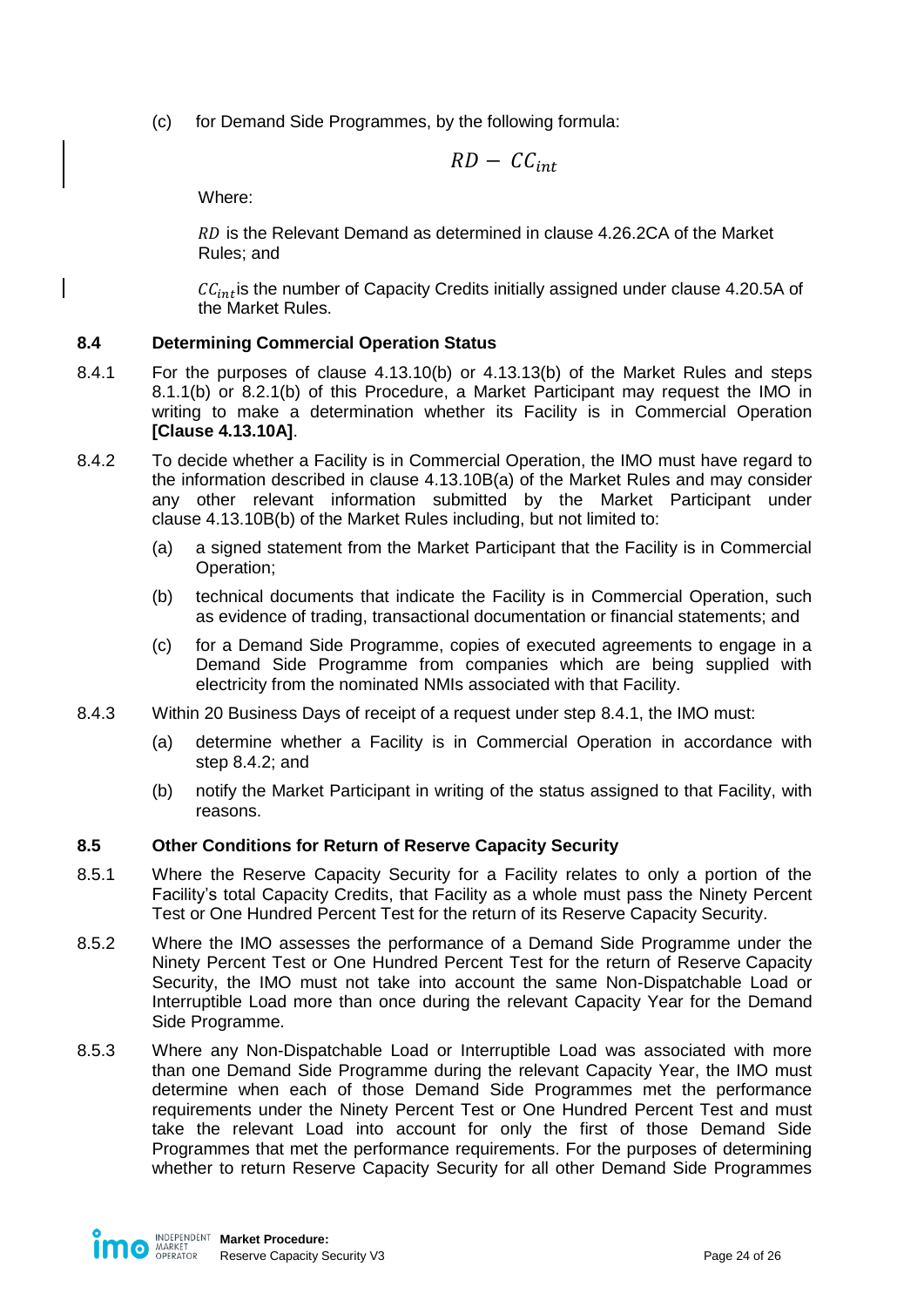that the relevant Load had been associated with during the Capacity Year, the IMO must calculate the Relevant Demand and Demand Side Programme Load for the Demand Side Programme as if that Load was not associated with that Demand Side Programme.

8.5.4 For the purpose of assessing the performance of Demand Side Programmes under the Ninety Percent Test or One Hundred Percent Test, the IMO must exclude any Trading Intervals where the relevant Market Participant has a Reserve Capacity Deficit greater than zero for another Demand Side Programme for which the IMO does not hold the benefit of a Reserve Capacity Security.

#### <span id="page-24-0"></span>**8.6 The IMO's Obligation to Return Reserve Capacity Security after Ninety Percent Test**

- 8.6.1 Where the Facility has met the conditions in the Ninety Percent Test before the end of the relevant Capacity Year, the IMO must return any Reserve Capacity Security to the Market Participant:
	- (a) as soon as practicable after the end of the relevant Capacity Year and before 30 November of Year 4 of the relevant Reserve Capacity Cycle; and
	- (b) in accordance with step [8.8](#page-24-2) of this Procedure **[Clause 4.13.10]**.

#### <span id="page-24-1"></span>**8.7 The IMO's Obligation to Return Reserve Capacity Security after One Hundred Percent Test**

- <span id="page-24-3"></span>8.7.1 Where the Facility has met the conditions in the One Hundred Percent Test before the end of the relevant Capacity Year, the Market Participant may apply to the IMO in writing at any time before the end of the relevant Capacity Year for the return of its Reserve Capacity Security **[Clause 4.13.13]**.
- <span id="page-24-4"></span>8.7.2 Where the IMO receives an application for the return of Reserve Capacity Security under step [8.7.1](#page-24-3) of this Procedure, the IMO must within 10 Business Days of receipt of that application:
	- (a) determine whether the need to maintain the Reserve Capacity Security has ceased by assessing if the conditions in the One Hundred Percent Test have been met;
	- (b) notify the Market Participant in writing of its determination under step [8.7.2\(a\);](#page-24-4) and
	- (c) if applicable, return the Reserve Capacity Security in accordance with step [8.8](#page-24-2) of this Procedure to **[Clause 4.13.14]**.

### <span id="page-24-2"></span>**8.8 The IMO's Process of Returning Reserve Capacity Security to Eligible Market Participants**

- <span id="page-24-5"></span>8.8.1 Where the IMO is required to return Reserve Capacity Security to eligible Market Participants under steps [8.6](#page-24-0) and [8.7](#page-24-1) of this Procedure, the IMO must either:
	- (a) notify the Reserve Capacity Security provider and the relevant Market Participant in writing that it relinquishes any rights to Draw Upon the Reserve Capacity Security, where it is a guarantee or bank undertaking **[Clause 4.13.14(d)]**; or
	- (b) return the cash deposit plus any interest earned by electronic cash transfer to the Market Participant's nominated bank account, where the superseded Reserve Capacity Security is a Security Deposit **[Clause 4.13.14(c)]**.